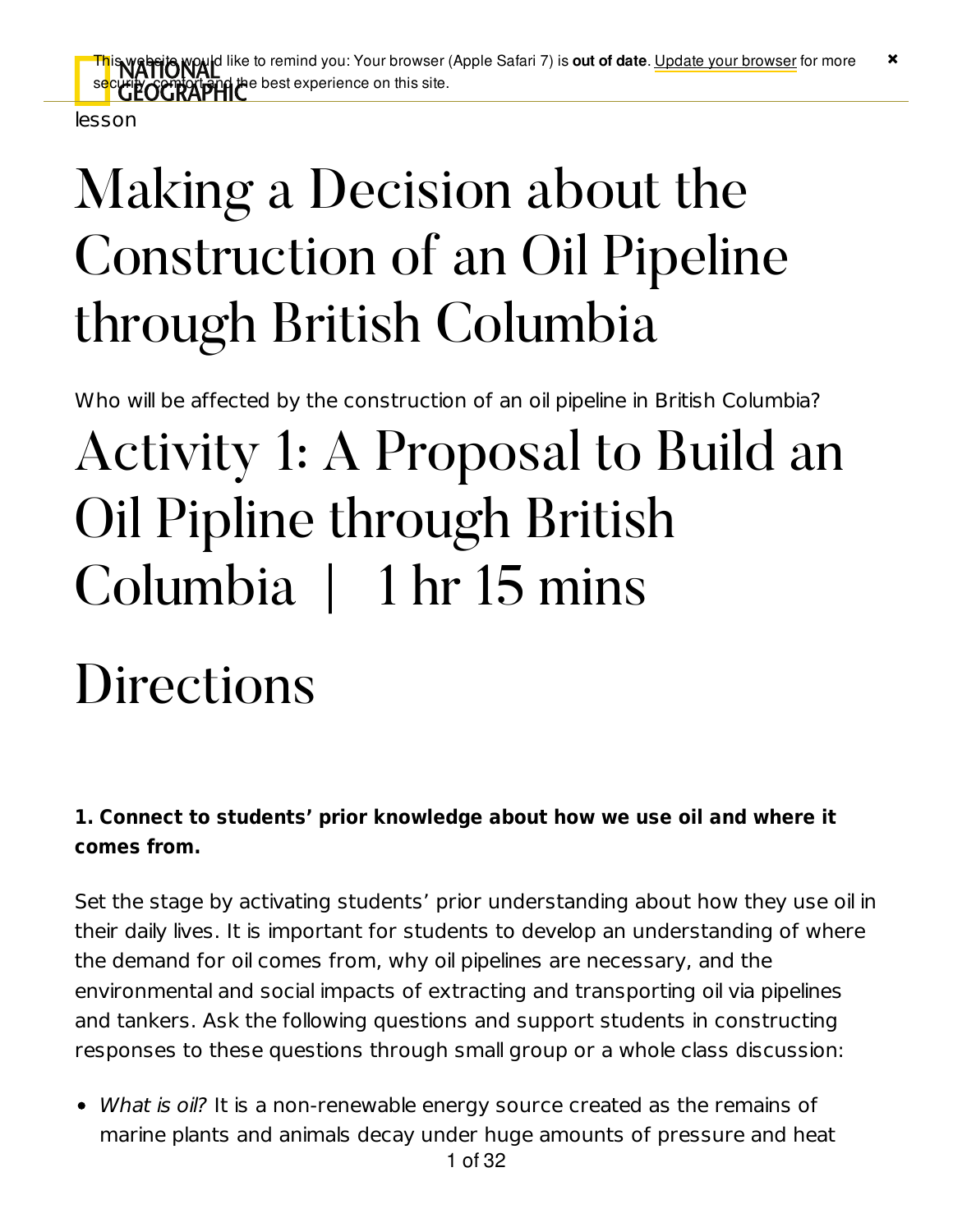over millions of years.

- Why do we need oil? What do we use oil for? Our modern economy largely relies on oil for energy, heat, and electricity, and also fuel for cars and airplanes.
- Where does oil come from? Crude oil is pumped from the ground.
- How does it get to us? Once it is extracted, it needs to be transported to refineries to be prepared for us to use. Pipelines can transport oil over land or oil can be shipped via oil tankers over sea. At the refineries, the crude oil is converted to more usable forms (diesel fuel, gasoline, kerosene, for example).

Have students then think about and discuss the process of removing the oil from the ground and getting it to the consumer. Have students think about and discuss the construction of pipelines and refineries, and the transportation of oil over land and sea to get to the consumer. Ask: What are the benefits of building pipelines and refineries? (Think about employment opportunities in addition to the economic benefits to the areas that have the oil sands as well as the consumers who want the oil for their daily lives). What might be some consequences of moving oil through pipelines and oil tankers? (Think about habitat damaged by the pipeline infrastructure itself, oil spills and leaks). Then have students think about and discuss the effects these projects have on the environment, even if everything goes well. Ask: What living things might be affected by decisions to build pipelines or refineries? How are they affected? Have students think about and discuss with partners or in small groups the tensions involved in making difficult decisions. Ask a couple of students to share their thinking with the class. The focus of this discussion is to talk about a few examples and to get students thinking about human impacts on the environment within the context of oil extraction and transportation.

#### **2. Introduce the Oil Pipeline Letter to Students.**

Once students understand the importance of oil to the modern economy along with the environmental and social impacts of extracting oil from the ground and getting it to the consumer, give students the Pipeline Letter to Students handout and ask them to read for understanding. Ask students to write any questions they might have. After reading the letter, have a brief discussion with the class to check for understanding. Ask:

• What is the reason for building the pipeline? (The purpose is to remove oil from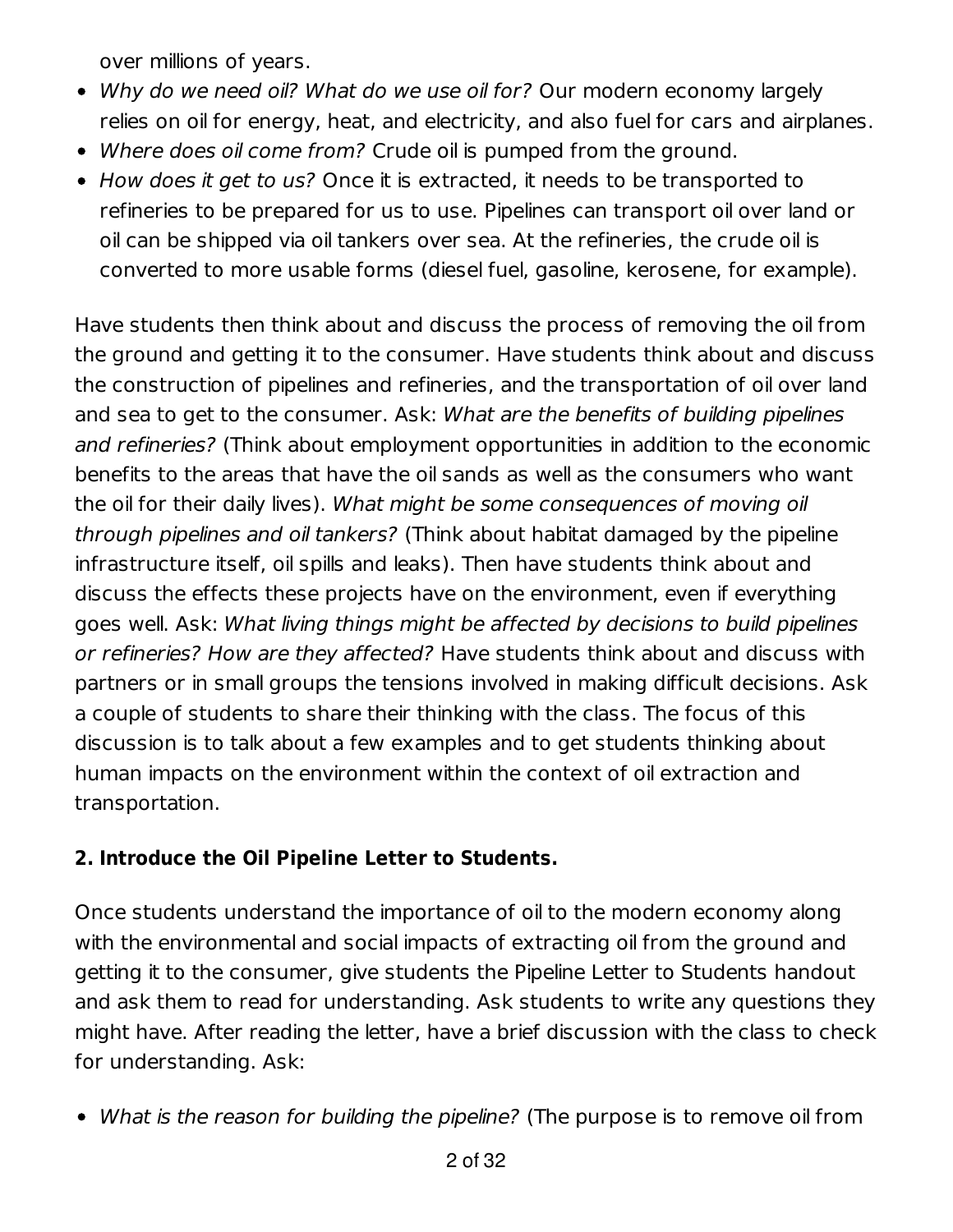the oil sands in Alberta and distribute it to consumers in Asia who will use it for fuel and energy.)

- Who does the pipeline benefit? (It will benefit the Asian consumers who want oil for fuel and energy. It will benefit the oil and gas company, the marine transportation industry, the British Columbian economy, and people who need jobs.)
- What would happen to the environment in the area if the pipeline were built? (The primary concern is the potential risks of threatening the biodiversity in both the marine and the terrestrial ecosystems in the coastal areas of British Columbia. With any extraction and transportation of oil, there is the risk of an oil spill or leak. This would be devastating to any ecosystem, and to those that rely on the ecosystem for their livelihoods or food sources. Assuming all goes well and spills and leaks don't happen, there will still be increased tanker traffic and pollution—noise, air, and in the water channels along the coast).
- What would happen to the people and other living things in the area if the pipeline were built? (The noise, the pollution, the increased tanker traffic will disturb, relocate, or possibly eliminate marine life. The impacts on the marine organisms will then have a cascading effect on the consumers and other interdependent organisms in the terrestrial ecosystem. For example, if salmon migration patterns are cut off, they won't flow into the inland rivers where the grey wolf and Kermode bear are looking for them. The indigenous communities, like the Gitga'at or Haisla, may find that their main food sources (shellfish, other fish, salmon, seaweed) are greatly reduced. In addition to food, there are cultural traditions within these communities that will be affected by not having readily available resources, such as salmon and shellfish. On the flipside, some of these communities may benefit from financial incentives to support social programming or employment opportunities that would otherwise not be available.)

#### **3. Have students portray one of the stakeholders introduced in the Pipeline Letter.**

Use the letter to identify individuals that will be involved in the decision about the construction of the Enbridge Northern Gateway Pipeline. Explain that the individuals they identify are called stakeholders. A stakeholder is a person, organization, living organism, or physical environment that is affected by the decision that is made. Some stakeholders, such as people and organizations, have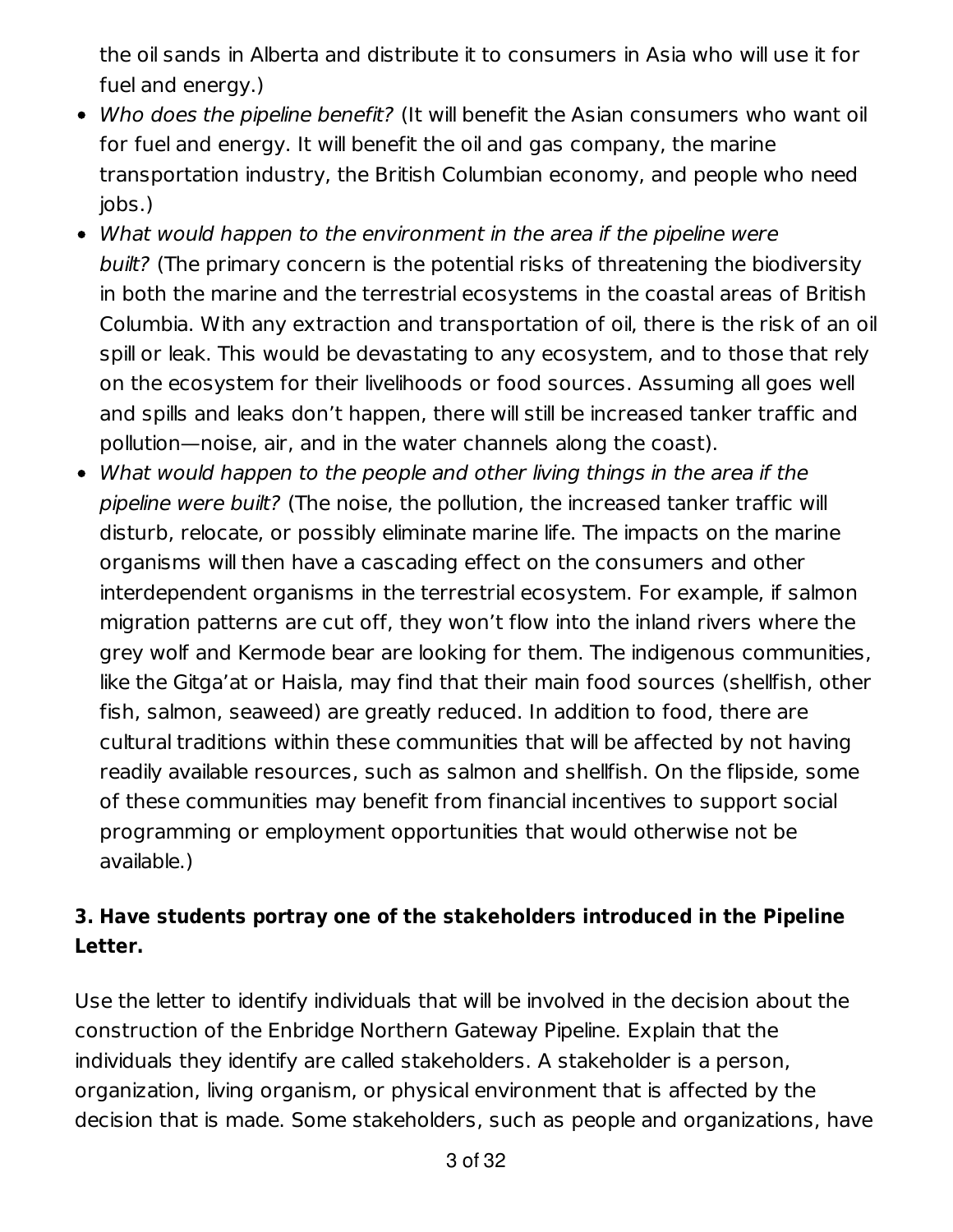a strong voice in the decision and generally are a part of the decision-making process. Other stakeholders, such as plants, animals, and the physical environment, are silent and do not have a voice in the decision or the process for making a decision. Remind students that the Enbridge Northern Gateway Pipeline has a real-world environmental impact and, therefore, many stakeholders will be influenced when decisions are made. Write the list of stakeholders identified on the board (First Nations communities [Gitga'at and Haisla], terrestrial and marine ecosystems, wildlife, oil and gas company, marine transportation industry, commercial fishermen, Asian consumers).

Distribute the Stakeholder Table worksheet, and model how to complete the first row. Explain to students that they will take on the role of one of these stakeholders and will write an early decision statement based on their knowledge and viewpoint of that stakeholder. Divide students into groups of three, and assign each group one of the stakeholders; grouping in odd numbers supports a more productive discussion. Ask students to review the Pipeline Letter to Students to see what they can determine about their stakeholder's influence in the pipeline decision. Have each group complete the row for their assigned stakeholder in Part 1 of the Stakeholder Table worksheet. After they have discussed this stakeholder thoroughly, have students work as a group to write a decision statement from their stakeholder's perspective in Part 2 of the Stakeholder Table worksheet. There are no right or wrong answers to the table or the decision statement.

#### **4. Have stakeholder groups share their decision statement.**

Ask each group to share its decision statement with the rest of the class. Record the decision statements on the board for all students to see. As groups are sharing, the audience groups can fill out the rest of their Stakeholder Table worksheet.

#### **5. Have students reflect on the level of influence each stakeholder has in the British Columbian oil pipeline decision.**

After all groups have presented, have a class discussion about the similarities and differences among the various stakeholder statements. To promote discussion, categorize the stakeholders that are in favor of building the pipeline and the stakeholders that are not in favor of the pipeline. Compare and contrast the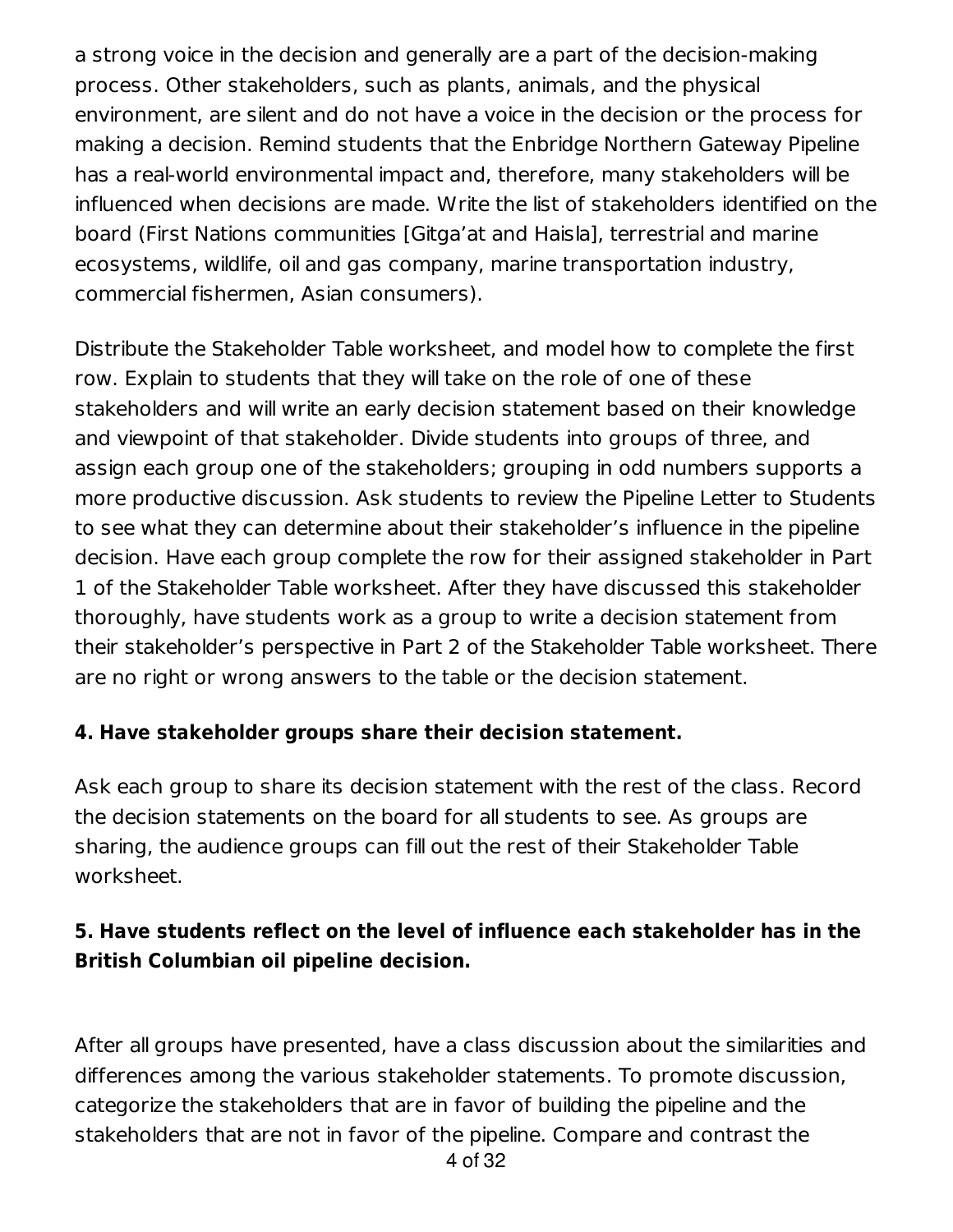reasoning of each of the stakeholder's groups. Ask the class to share aloud which stakeholder(s) they think has the most influence in the decision-making process. Ask: Which of the stakeholders has the least influence and why? Which stakeholders will be the most affected by the decision to build a pipeline? Is there a relationship between the stakeholders that have the least influence and the ones that are the most affected? (There is no right answer to these questions. Use these questions to support a lively discussion. When appropriate, reference the letter.) Ask students to take notes on the back of the Stakeholder Table worksheet. Ask students to hold onto their notes and Stakeholder Table worksheet. They will use this table and their notes in Activity 3 of this lesson.

#### **6. Have students reflect on the British Columbian oil pipeline decision.**

Explain to students that in this activity, they were asked to make a decision from one perspective. Ask: What do you think it would be like if you had to negotiate the multiple perspectives and needs of all stakeholders? Do you think you could come to a decision in which all involved would be happy? If yes, why? What would the process be? Remind students a decision like this is much more complicated than taking one stakeholder's perspective. An informed natural resource management decision requires an examination of economic, cultural, social, and environmental factors. Have students consider which factors they need to explore further so they can make a more informed decision. Use the following questions to guide their reflections:

- Did you feel that all stakeholders got a fair voice in the process? Why or why not?
- How did your group weigh the different consequences when making your decision statement from the perspective of one stakeholder?
- Did you consider economic, cultural, social and environmental factors of other stakeholders as well? If so, what played into your decision? If not, what factors do you need to explore more so you can make a decision that more fully considers cultural, environmental, and economic consequences to multiple stakeholders?

### Modification

5 of 32 For struggling readers, have them annotate the reading by circling new vocabulary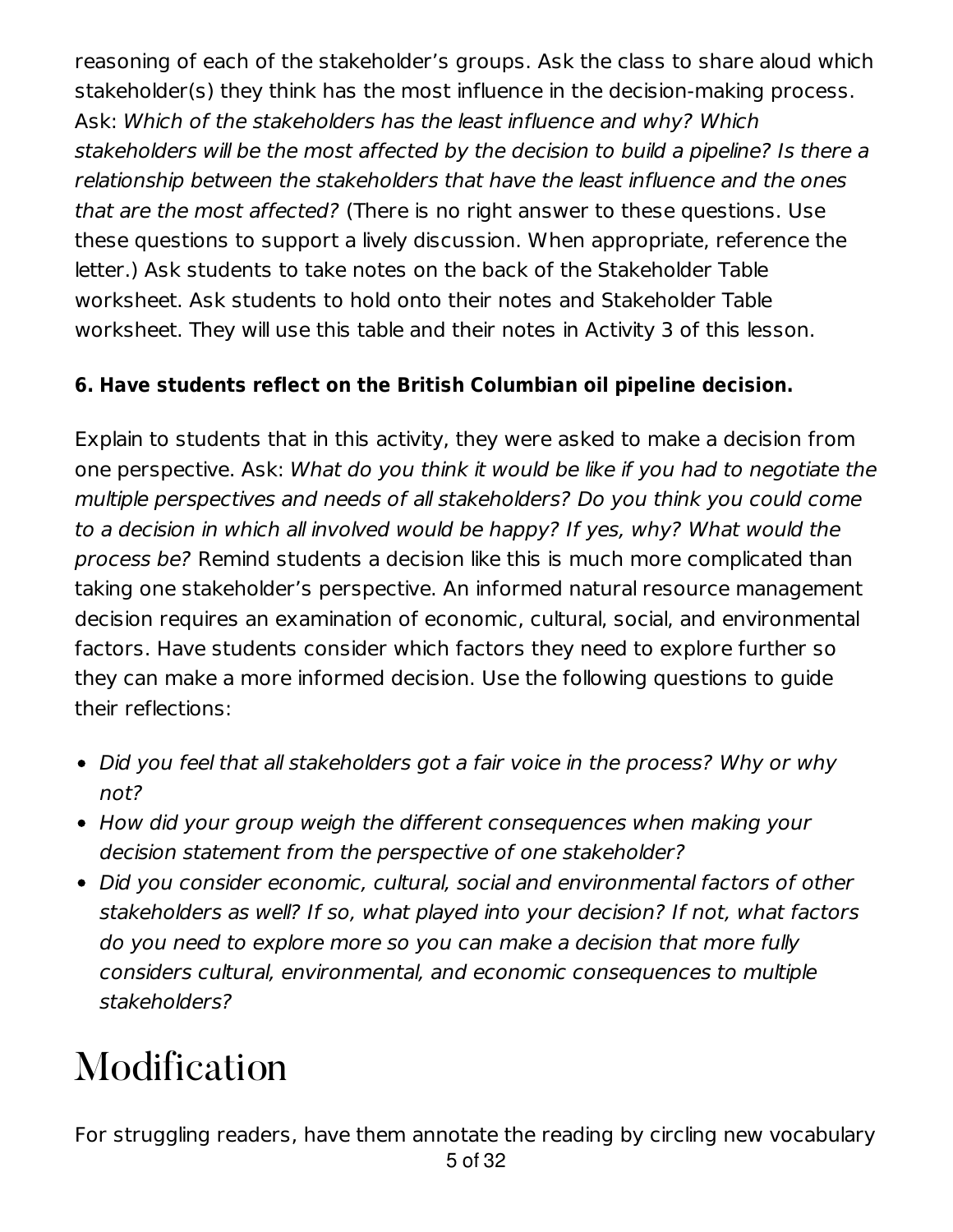and underlining important phrases or sentences. They can also be paired with more confident readers to help process the text.

### Modification

This activity works best in small groups. Cooperative learning benefits advanced learners and struggling readers. Assign groups so that advanced students are grouped with struggling readers.

#### Informal Assessment

In this activity, students will complete the Stakeholders Table in small groups and participate in discussion. Students will draft a decision statement from one stakeholder's perspective. Student talk and student work will be used to determine if students are meeting the objectives for this activity.

### Extending the Learning

- Have students write a persuasive paper to argue for or against building the oil pipeline from the point of view of one stakeholder.
- Have students conduct further research on marine and terrestrial wildlife and construct food webs among the organisms in the coastal British Columbia ecosystems. Have students pay close attention to where marine and terrestrial food webs start overlapping.
- Have students use different maps to explore the geography of coastal British Columbia, as well as the location of various First Nations communities and the location of the Great Bear Rainforest.
- Have students research one particular coastal First Nations communities to understand the history of the community and current issues they are facing.

## **Objectives**

### Subjects & Disciplines

#### **Geography**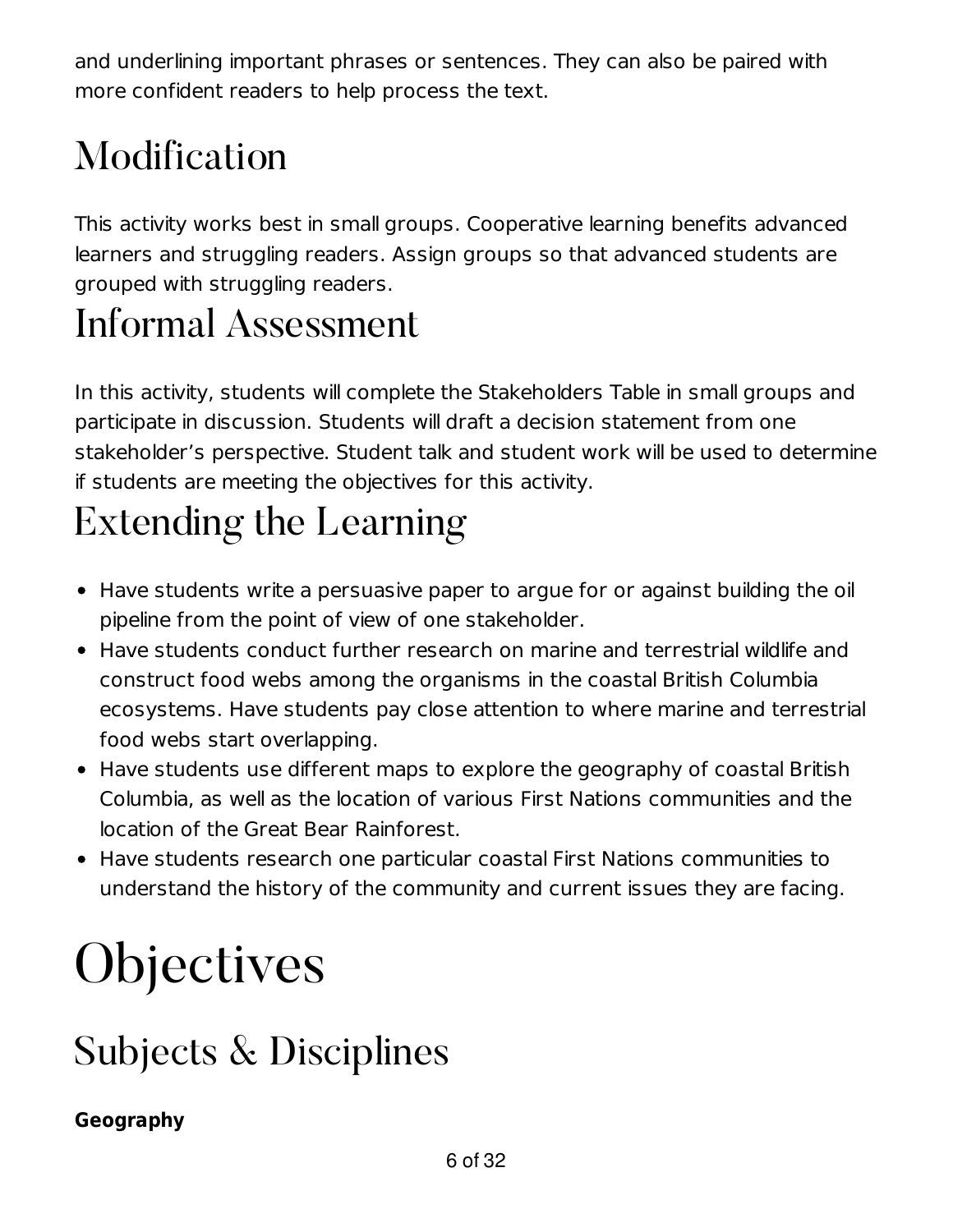#### • Human Geography

#### **Science**

- Biological and life sciences
- General science

### Learning Objectives

Students will:

- identify the role that stakeholders play in determining the outcome of building an oil pipeline through British Columbia
- identify various geographic, political, social, and environmental factors that may influence the decision to build an oil pipeline in British Columbia
- assess and summarize the impact that a decision about an oil pipeline would have on the stakeholders in British Columbia

### Teaching Approach

Learning-for-use

### Teaching Methods

- Cooperative learning
- **•** Discussions
- Reading
- Role playing
- Writing

### Skills Summary

This activity targets the following skills:

21st Century Student Outcomes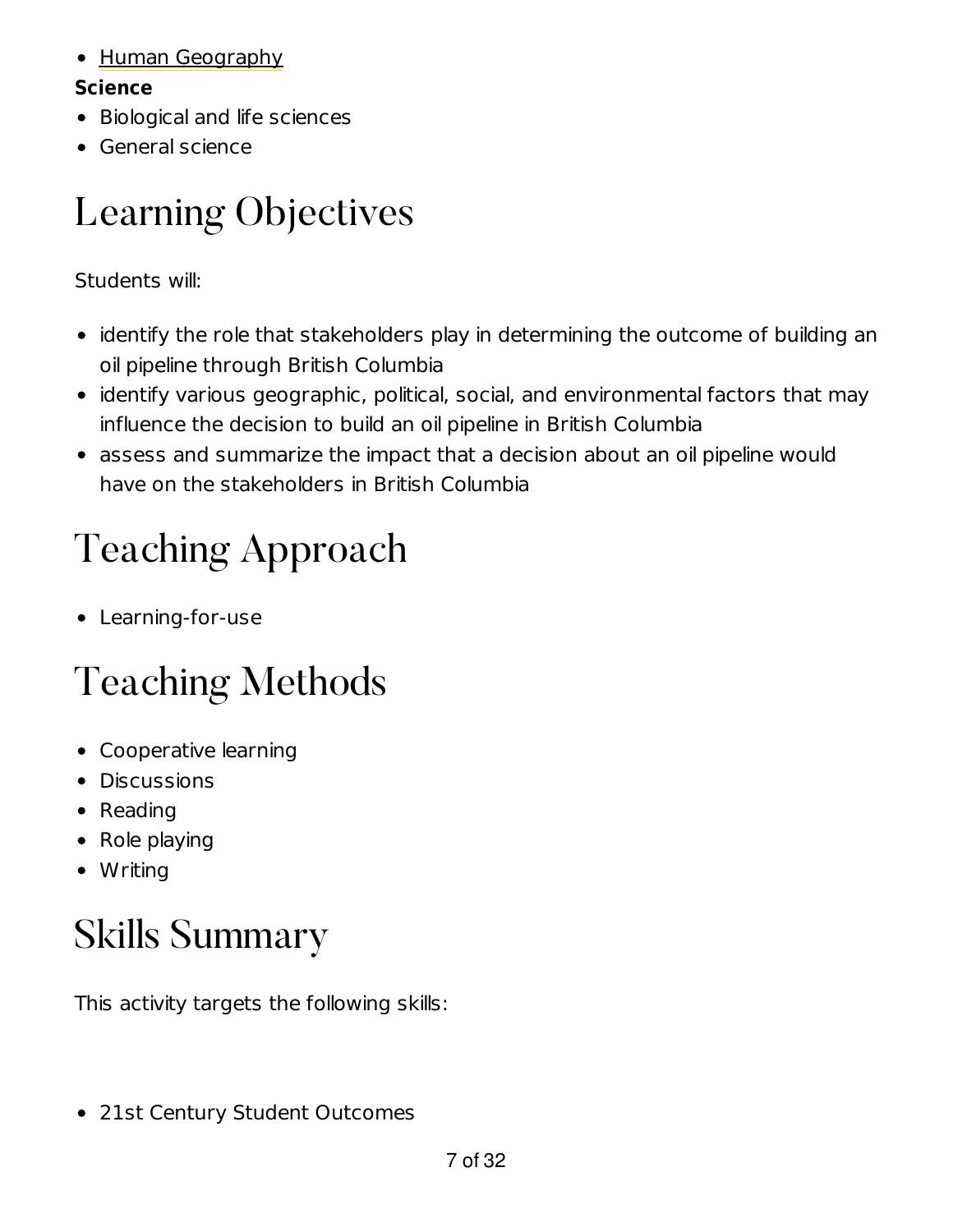- Information, Media, and Technology Skills
	- Information Literacy
- Learning and Innovation Skills
	- Critical Thinking and Problem Solving
- 21st Century Themes
	- Environmental Literacy
- Critical Thinking Skills
	- Analyzing
	- Understanding
- Geographic Skills
	- Acquiring Geographic Information
	- Analyzing Geographic Information
- Science and Engineering Practices
	- Analyzing and interpreting data
	- Asking questions (for science) and defining problems (for engineering)
	- Constructing explanations (for science) and designing solutions (for engineering)
	- Engaging in argument from evidence
	- Obtaining, evaluating, and communicating information

### National Standards, Principles, and Practices

### National Geography Standards

#### **• Standard 11:**

The patterns and networks of economic interdependence on Earth's surface

#### **• Standard 14:**

How human actions modify the physical environment

#### **• Standard 16:**

The changes that occur in the meaning, use, distribution, and importance of resources

### Common Core State Standards for English Language Arts & Literacy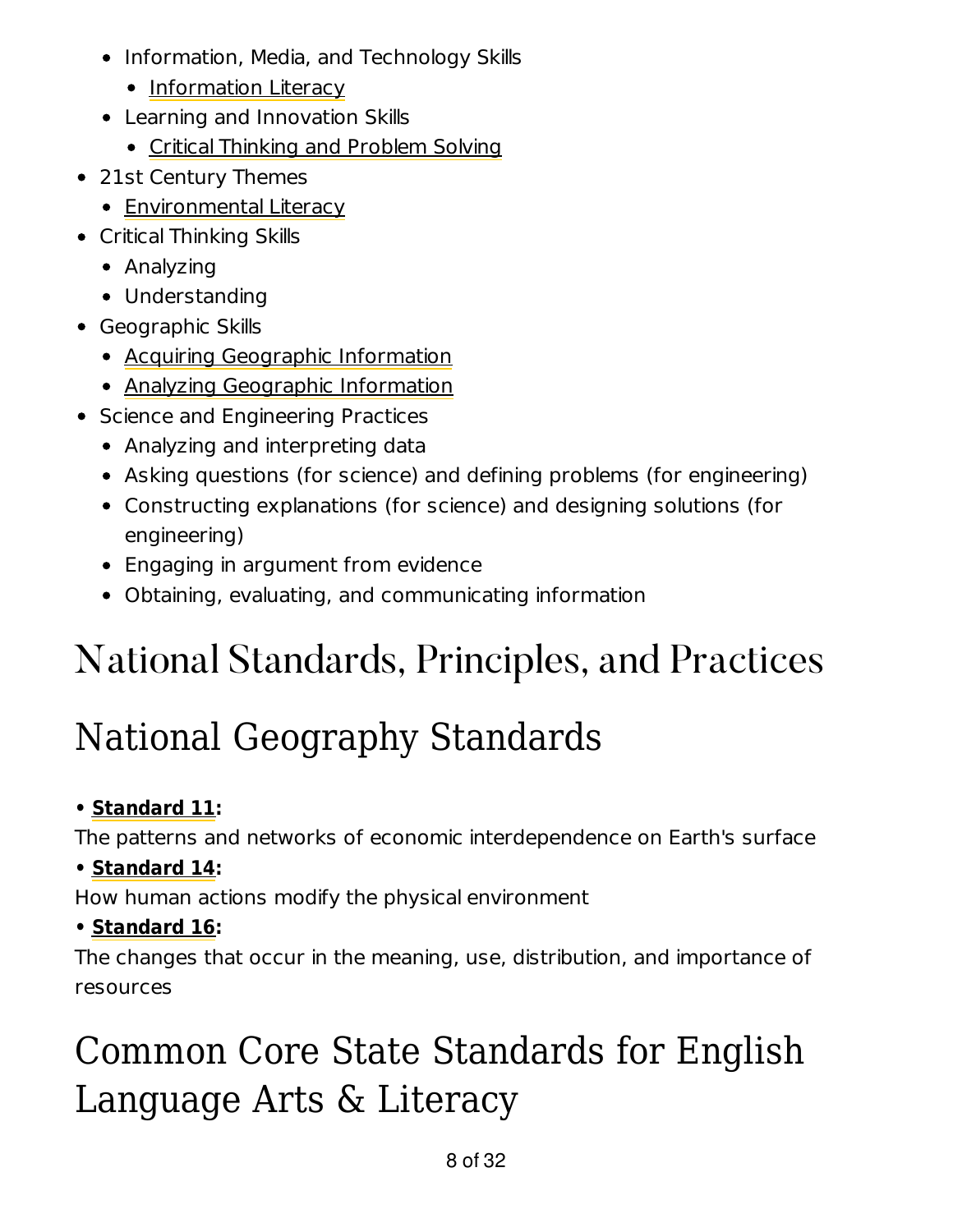**• Reading Standards for Informational Text 6-12:** Key Ideas and Details, RI.9-10.1 **• Reading Standards for Informational Text 6-12:** Key Ideas and Details, RI.9-10.2 **• Reading Standards for Informational Text 6-12:** Key Ideas and Details, RI.9-10.3 **• Reading Standards for Informational Text 6-12:** Key Ideas and Details, RI.11-12.1 **• Reading Standards for Informational Text 6-12:** Key Ideas and Details, RI.11-12.2 **• Reading Standards for Informational Text 6-12:** Key Ideas and Details, RI.11-12.3 **• Speaking and Listening Standards 6-12:** Comprehension and Collaboration, SL.9-10.1 **• Speaking and Listening Standards 6-12:** Comprehension and Collaboration, SL.9-10.2 **• Speaking and Listening Standards 6-12:** Comprehension and Collaboration, SL.11-12.1

**• Speaking and Listening Standards 6-12:**

Comprehension and Collaboration, SL.11-12.2

### Next Generation Science Standards

#### **• HS. Earth and Human Activity: HS-ESS3-4:**

Evaluate or refine a technological solution that reduces impacts of human activities on natural systems.

**• HS. Ecosystems: Interactions, Energy, and Dynamics:**

HS-LS2-7. Design, evaluate, and refine a solution for reducing the impacts of human activities on the environment and biodiversity.

## Preparation

## Background & Vocabulary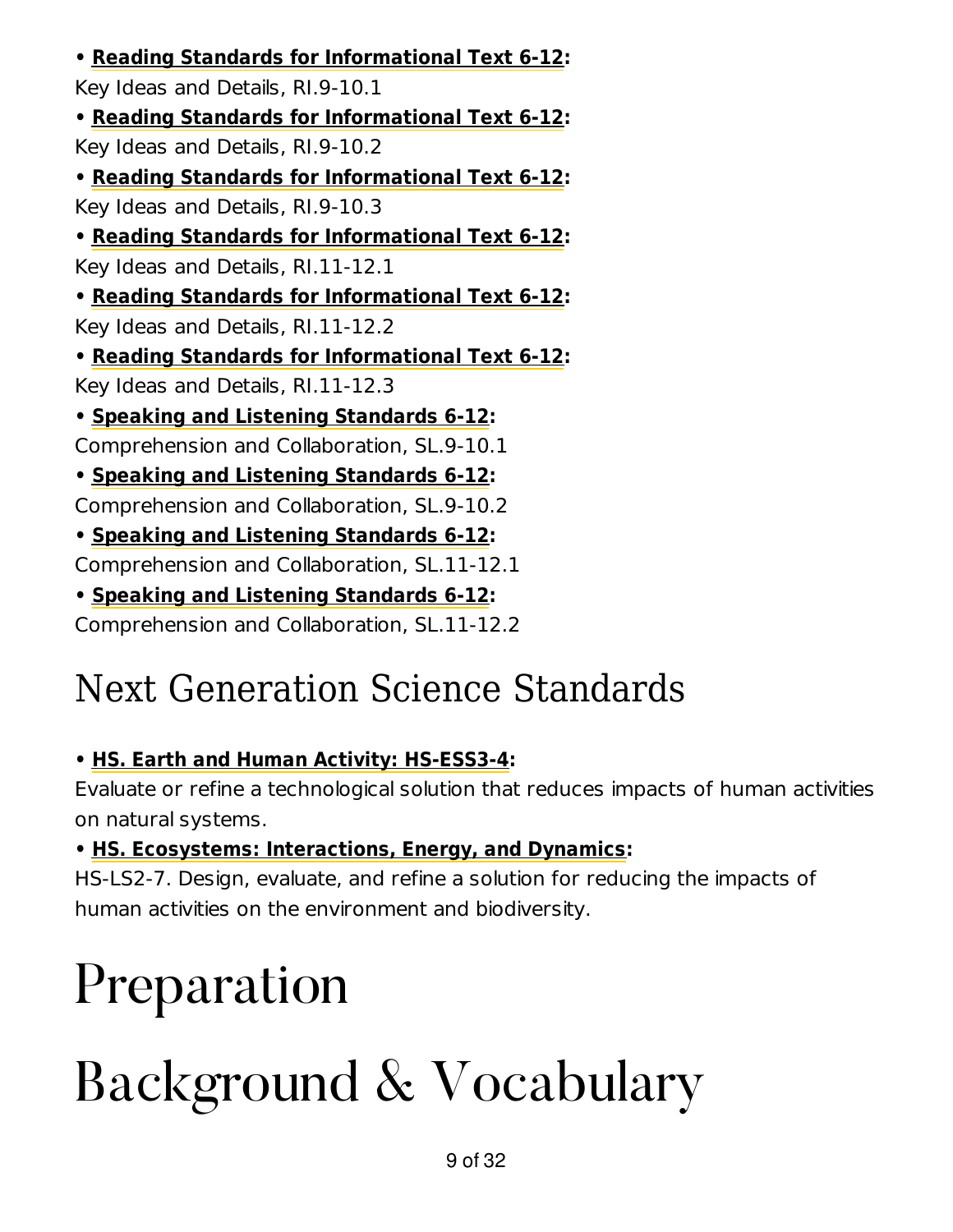### Background Information

Coastal British Columbia is the most biodiverse area of British Columbia, Canada. The rugged coastline and many islands separate populations resulting in species divergence. The isolation of species allows them to adapt to their local environments in both appearance and behavior. Many unique species of mammals, fish, birds, and plants are located exclusively on the coast of British Columbia. The Great Bear Rainforest stretches almost 403 kilometers (250 miles) along the coast and is one of the world's largest coastal temperate rainforest.

The unique land-sea connection functions as one ecosystem. To protect the rainforest, the sea needs to be healthy. To protect the sea, the rainforest needs to be healthy. When salmon come into the rivers from the sea, they bring vital nutrients with them. The grey wolves and Kermode bears (also called spirit bears) that feed on the salmon bring their carcasses deep into the forest where the nutrients feed the terrestrial ecosystem. Salmon are also important to the culture and economy of the local First Nations communities.

There are several Coastal First Nations communities throughout British Columbia that have a long history with the land and sea. The Gitga'at and Haisla are two such communities. These indigenous cultures have vast traditional ecological knowledge (TEK) of the local area. While their TEK has been informed by generations of experience in the environment, and they understand how human activity can affect local ecosystems, some of these communities are so remote and are experiencing such devastating economic and social hardships (e.g. unemployment and alcoholism) that people are willing to accept jobs or financial incentives to support families or social programming for their communities, even though they know the projects could negatively impact their cultural traditions and historic livelihoods.

A Marine Plan Partnership for the North Pacific Coast (MaPP) was collaboratively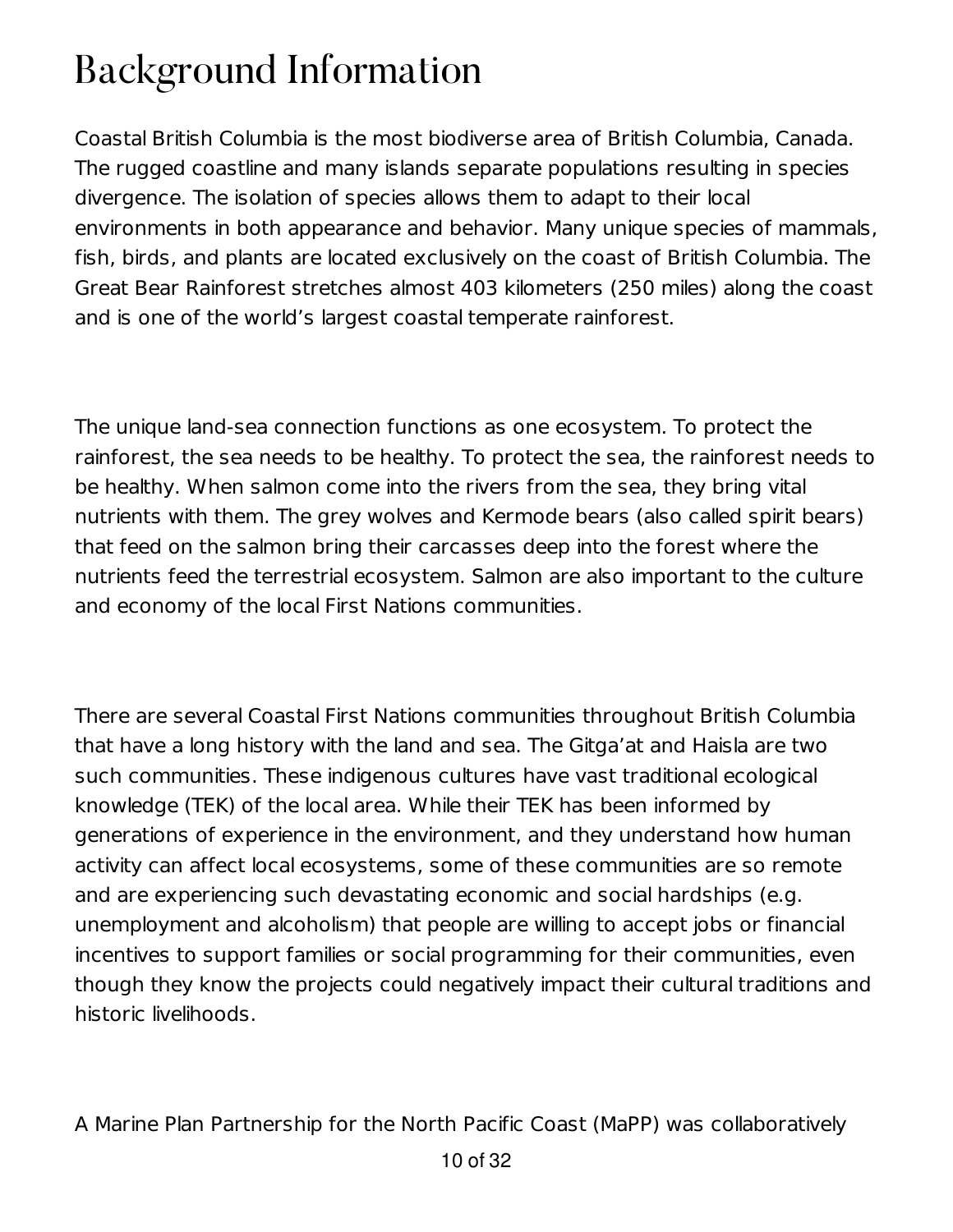developed by the Province of British Columbia and 17 First Nations. This ecosystem-based management plan is intended to support sustainable economic development and a healthy marine environment by using both local and traditional knowledge, with the support of scientific knowledge and expertise. For example, the Haida Gwaii plan includes an economic development goal to focus on managing the growth of tourism and shellfish aquaculture, developing new fisheries, and supporting new sustainable technology initiatives. These plans also include high environmental standards for all new developments and activities, which will have implications for projects such as the construction of an oil pipeline.

The proposed Enbridge Northern Gateway Pipeline includes twin pipelines. One would export diluted bitumen from the Athabasca oil sands in Alberta to Kitimat, where the marine terminal will be located. Then super tankers would take it to Asian markets. The other pipeline would import natural gas condensate and move it in the other direction.

The Canadian government accepted Enbridge's project proposal in 2014—with 209 issues that need to be addressed. These include consultations with First Nations communities; an environmental review assessment; improving oil spill response, prevention, and recovery systems for the coastline and ocean; and addressing the legal requirements regarding treaty and aboriginal rights.

### Prior Knowledge

["Students should have prior knowledge of the importance of oil to the modern economy for energy, heat, electricity, and fuel for cars and airplanes.","For this lesson, it would also be helpful for students to know a little about the process of how oil is extracted from the ground, transported to refineries, and prepared for use. The details are not essential, but students need to understand where the demand for oil comes from, why oil pipelines are necessary, and the social and environmental impacts of extracting and transporting oil via pipelines and tankers."]

### Recommended Prior Activities

11 of 32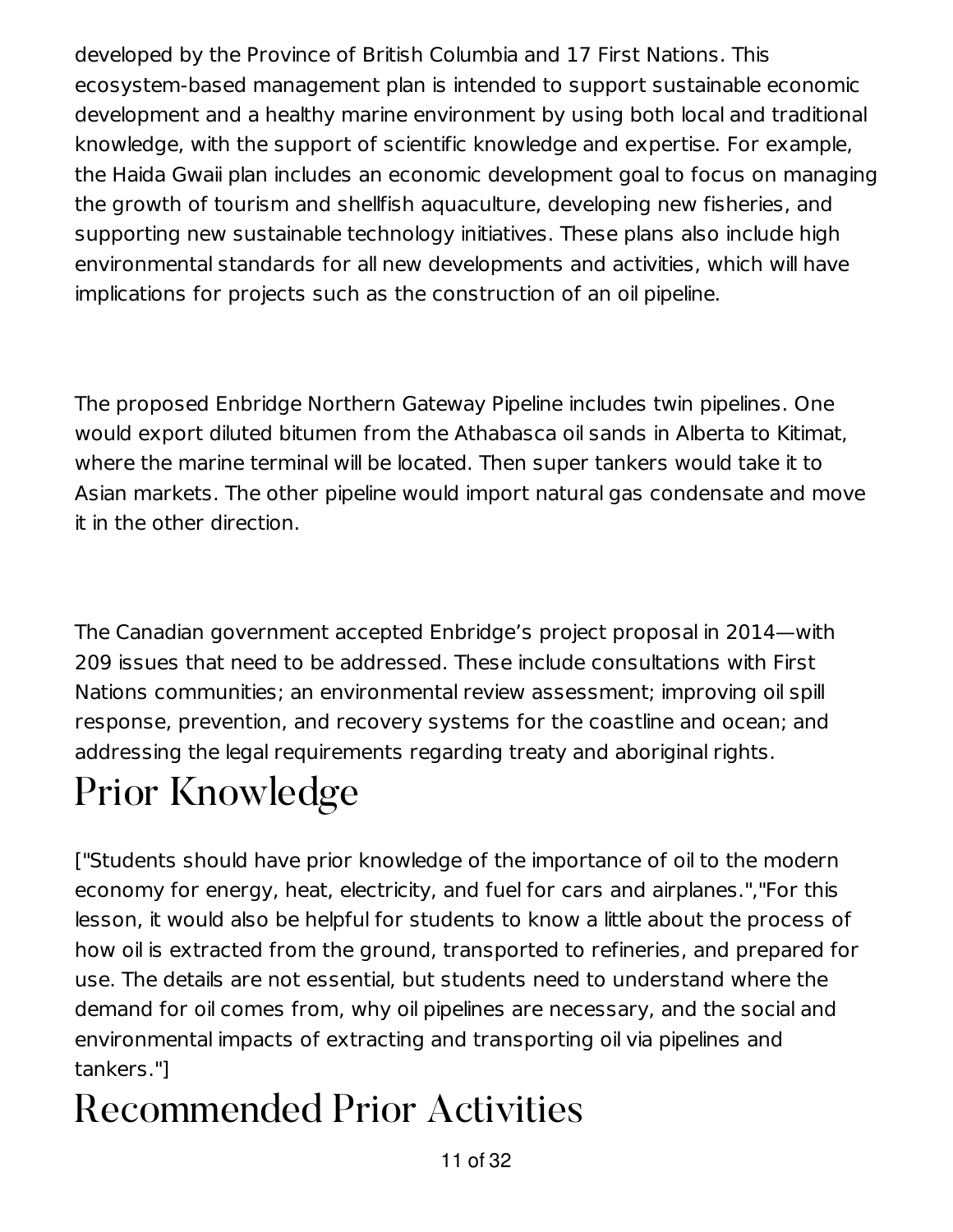• None

### Vocabulary

| <b>Term</b>               | Part of<br><b>Speech</b> | <b>Definition</b>                                                                                          |
|---------------------------|--------------------------|------------------------------------------------------------------------------------------------------------|
| biodiversity noun         |                          | all the different kinds of living organisms within a given area.                                           |
| consequencenoun           |                          | result or outcome of an action or situation.                                                               |
| economy                   | noun                     | system of production, distribution, and consumption of<br>goods and services.                              |
| ecosystem                 | noun                     | community and interactions of living and nonliving things in<br>an area.                                   |
| energy                    | noun                     | capacity to do work.                                                                                       |
| extract                   | verb                     | to pull out.                                                                                               |
| <b>First Nations noun</b> |                          | Native American people of Canada.                                                                          |
| fuel                      | noun                     | material that provides power or energy.                                                                    |
| indigenous                |                          | adjective characteristic to or of a specific place.                                                        |
| intertidal<br>zone        | noun                     | region between the high and low tide of an area.                                                           |
| oil                       | noun                     | fossil fuel formed from the remains of marine plants and<br>animals. Also known as petroleum or crude oil. |
| oil tanker                | noun                     | large ship used for transporting petroleum.                                                                |
| pipeline                  | noun                     | series of pipes used to transport liquids or gases over long<br>distances.                                 |
| rain forest               | noun                     | area of tall, mostly evergreen trees and a high amount of<br>rainfall.                                     |
| refinery                  | noun                     | industrial installation that purifies a substance, in order to<br>make it more useful.                     |
| stakeholder noun          |                          | person or organization that has an interest or investment in<br>a place, situation or company.             |

#### Before Moving on to the Next Activity

In Activity 1, students explored a real-world social issue of building an oil pipeline in British Columbia and identified the stakeholders involved in making the decision to build the pipeline. In the next activity, students will explore the consequences of building the oil pipeline in British Columbia.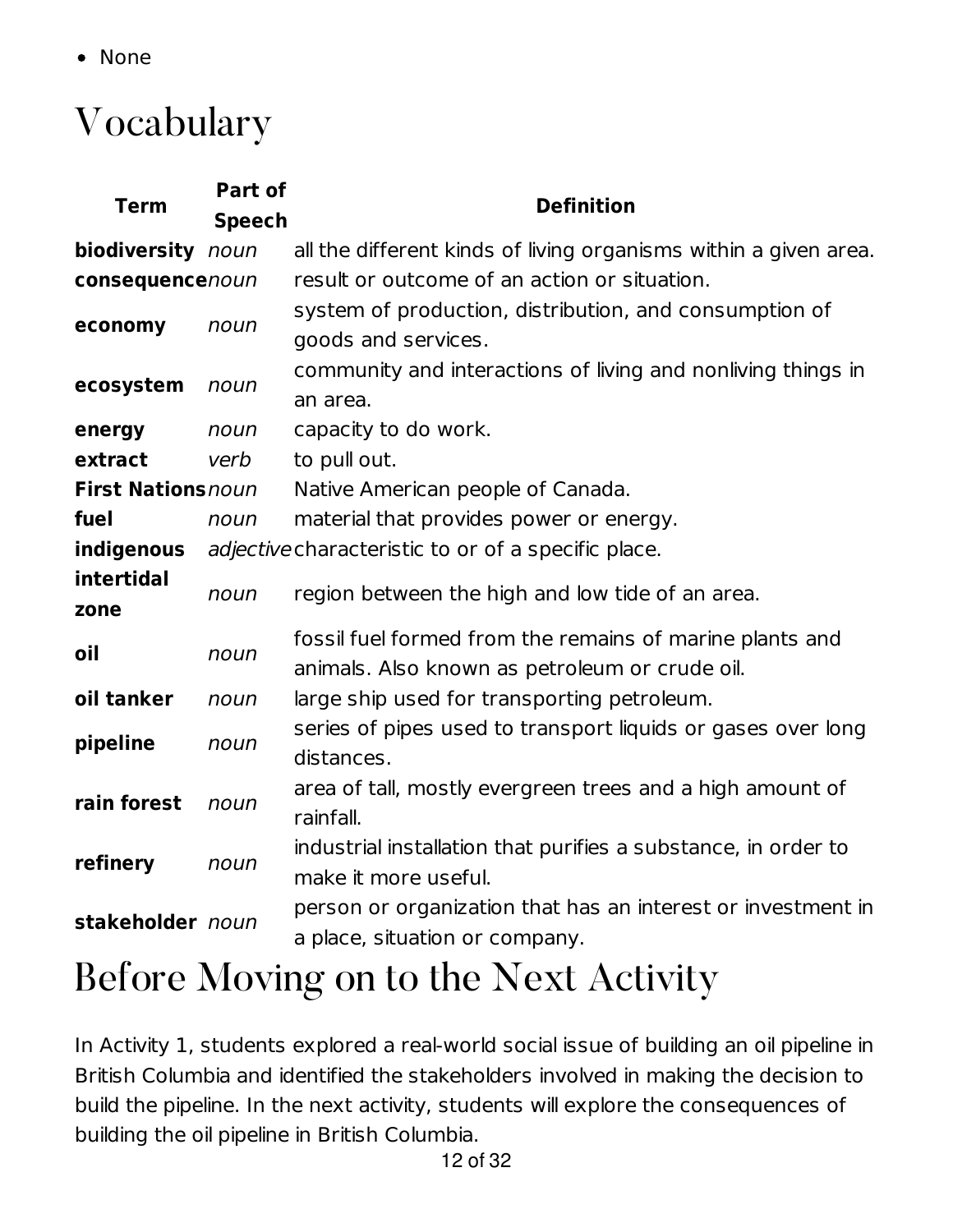## Activity 2: Considering the Consequences of Building on Oil Pipeline through British Columbia | 50 mins

## **Directions**

#### **1. Have students discuss the influence of the stakeholders in an environmental decision.**

Set the stage by connecting back to Activity 1. Remind students that in the previous activity they explored the various levels of influence of the stakeholders on the decision to build an oil pipeline in British Columbia. Ask: Which stakeholders did you think had the most influence and why? What cultural, environmental, social, and economic aspects of this decision did you consider? (Answers will vary based on the class discussion at the end of Activity 1.) Explain to students that throughout this lesson, they have been uncovering the complexity of natural resource management decisions. So far, students have experienced that when analyzing a natural resource management decision all stakeholders have to be identified, as well as their level of influence. It is also important to explore the geographic and political climate of the region, as well as the cultural, social, environmental, and economic aspects connected to the decision. In this activity, students will explore what happens once a decision has been made. They are going to identify and analyze the consequences of the decision to construct an oil pipeline that will cross through important biodiverse temperate rainforest and coastal ecosystems in British Columbia.

#### **2. Have students identify the consequences of a decision.**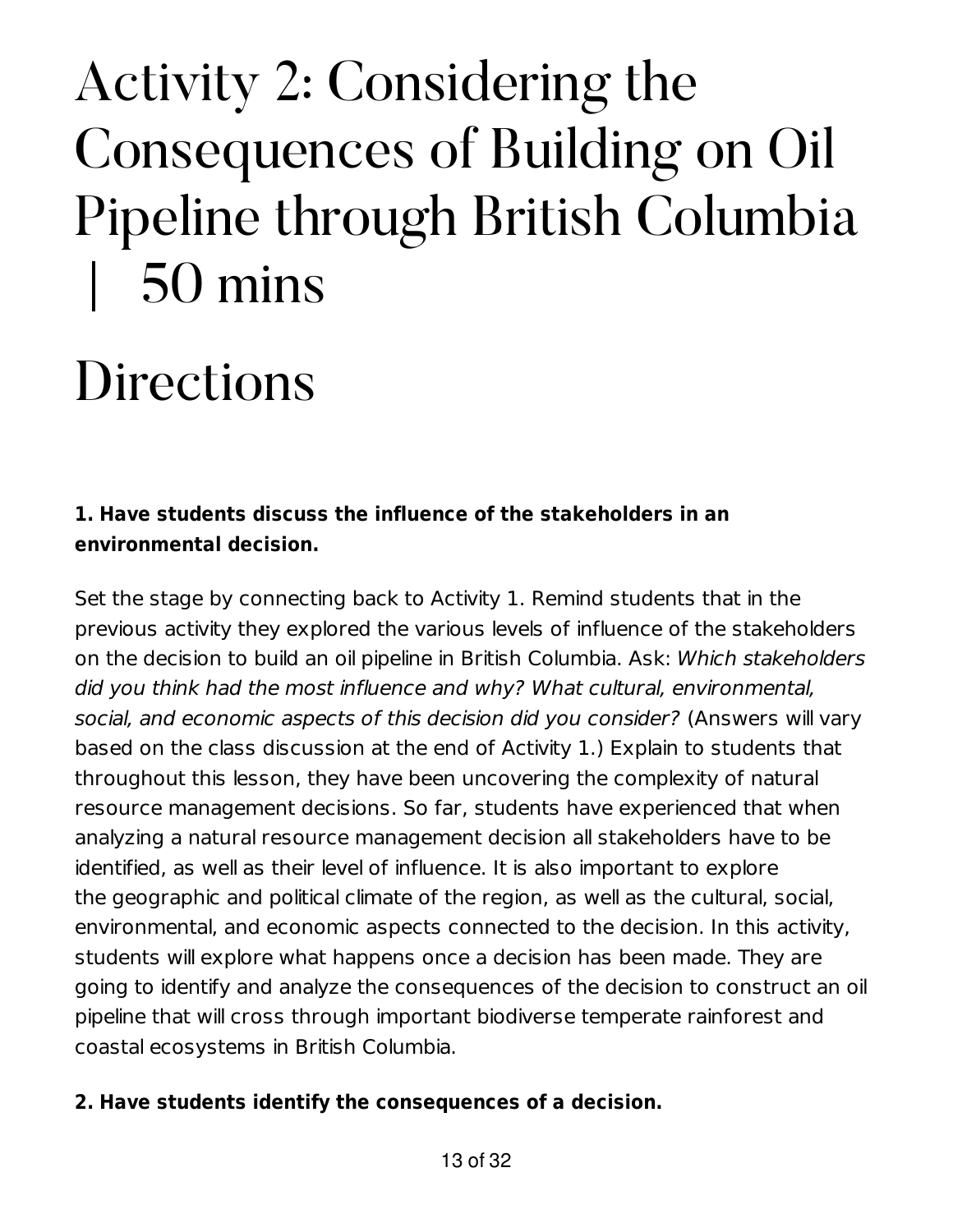Explain to students that a consequence is a relationship between a cause and an effect. The environment is a complex system in which both biotic (living) and abiotic (nonliving) factors are interconnected. Organisms (biotic) rely on land formations and water resources (abiotic) for water, shelter, and nutrients. In some instances, organisms (biotic) help erode rocks, change the flow of rivers and streams, and create new land formations (abiotic). When actionable decisions are made about environmental resources (e.g., water and land rights, minerals mining), we are altering this environmental system. Alterations within the system have consequences. Because this particular ecosystem is on the coast, we have to consider both the marine and the terrestrial ecosystems and the interactions between the two. For example, building a pipeline will remove trees and require some wildlife to move out of that region. Building marine terminals that will allow access for daily oil tanker traffic will disturb migration patterns of some animals, like salmon, which provide a major food source for mainland mammals, as well as First Nations communities, and livelihood for commercial fishermen. Sometimes the consequences are unintended and not always known until after the decision and/or time has passed. Ask students to revisit the Pipeline Letter to Students they read in Activity 1. As they are rereading, have them highlight any potential consequences linked to the decision of placing the Enbridge Northern Gateway Pipeline in British Columbia.

#### **3. Have students construct a consequence web.**

Once students are finished reading, have them visually illustrate the consequences in a consequence web. Ask them to draw a square in the middle of a sheet of paper and write in the square the decision made. Then have them write all the consequences around it in circles in a web-like configuration. Have students think about what additional effects the consequences will have on the environment, people, or the economy. If there are additional consequences, have students add them to the web next to the original ones. Students' consequence webs should have at least four levels of circles. As the circles move farther away from the square, they should get smaller and smaller. Students should draw arrows as they make connections between the levels of consequences. Ask students to write the connections above the arrows. Some consequences of building the pipeline and the associated marine terminals are that it will meet the demand for oil by Asian consumers, it will provide more jobs for an area with high unemployment; however, it may also affect the wildlife and water quality in the area, and possibly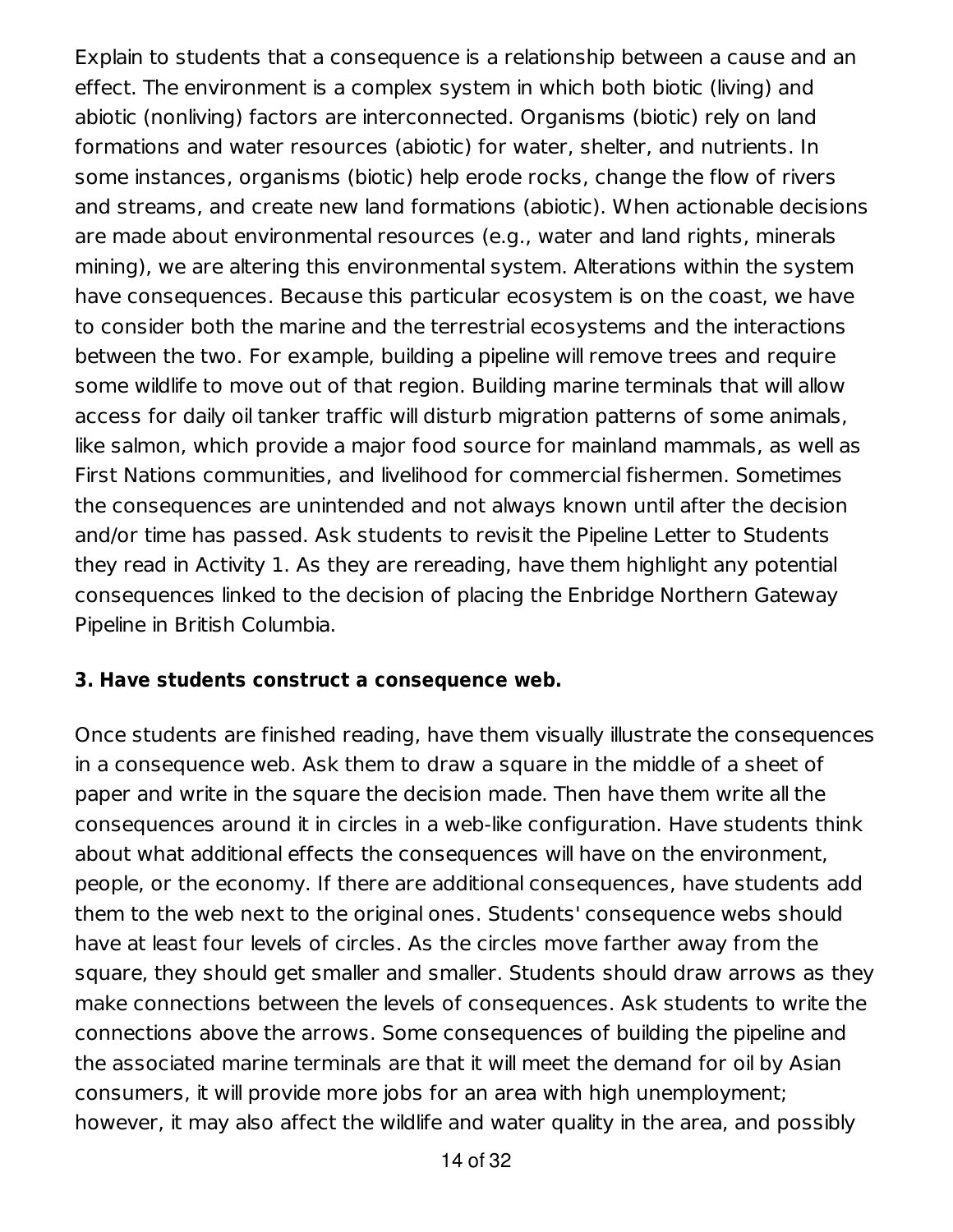cause First Nations communities to change their long-standing cultures to adapt to a changing environment. Remind students to consider the cultural, social, environmental, and economic aspects of each decision.

#### **4. Have students extend their understanding of the pipeline decision through research.**

Once students have finished their consequence webs, ask each student to identify at least two stakeholders (one on either side of the decision) that they want to learn more about. In small groups or with partners, students will conduct further research on these stakeholders. Have students use the Internet resources listed in the Potential Research Sites handout to do their research. They can explore interactive maps that display the placement of the proposed pipeline route along the edge of the Great Bear Rainforest as well as the proposed tanker routes through the channels off the coast of British Columbia. They can watch videos and view pictures that illustrate the relationship between First Nations groups and their surrounding ecosystems. There are also resources available that extend the discussion around the potential effects of oil spills, a risk that has to be considered when building a pipeline and transporting oil. Students should select resources that extend their understanding of both sides of the pipeline decision. As they are conducting research, students should continue to develop their consequence webs and keep in mind the cultural, environmental, and economic aspects involved in this decision. Ask students to record notes of their research.

#### **5. Have students reflect on the consequences of the decision.**

In pairs or groups, have students decide what their final web will look like and ask them to modify their webs based on their research. Display one web on the overhead document projector. Ask students if they agree with the example. Reflect on considerations to cultural, social, environmental, and economic factors. Ask: Which of these consequences are intended and which are unintended? What other unintended consequences did you run into when doing your research? Ask students to take notes on the back of their consequence web during the discussion. Ask students to hold onto their consequence web and notes. They will use these in Activity 3 of this lesson.

### Modification

For struggling readers, have them annotate the reading by circling new vocabulary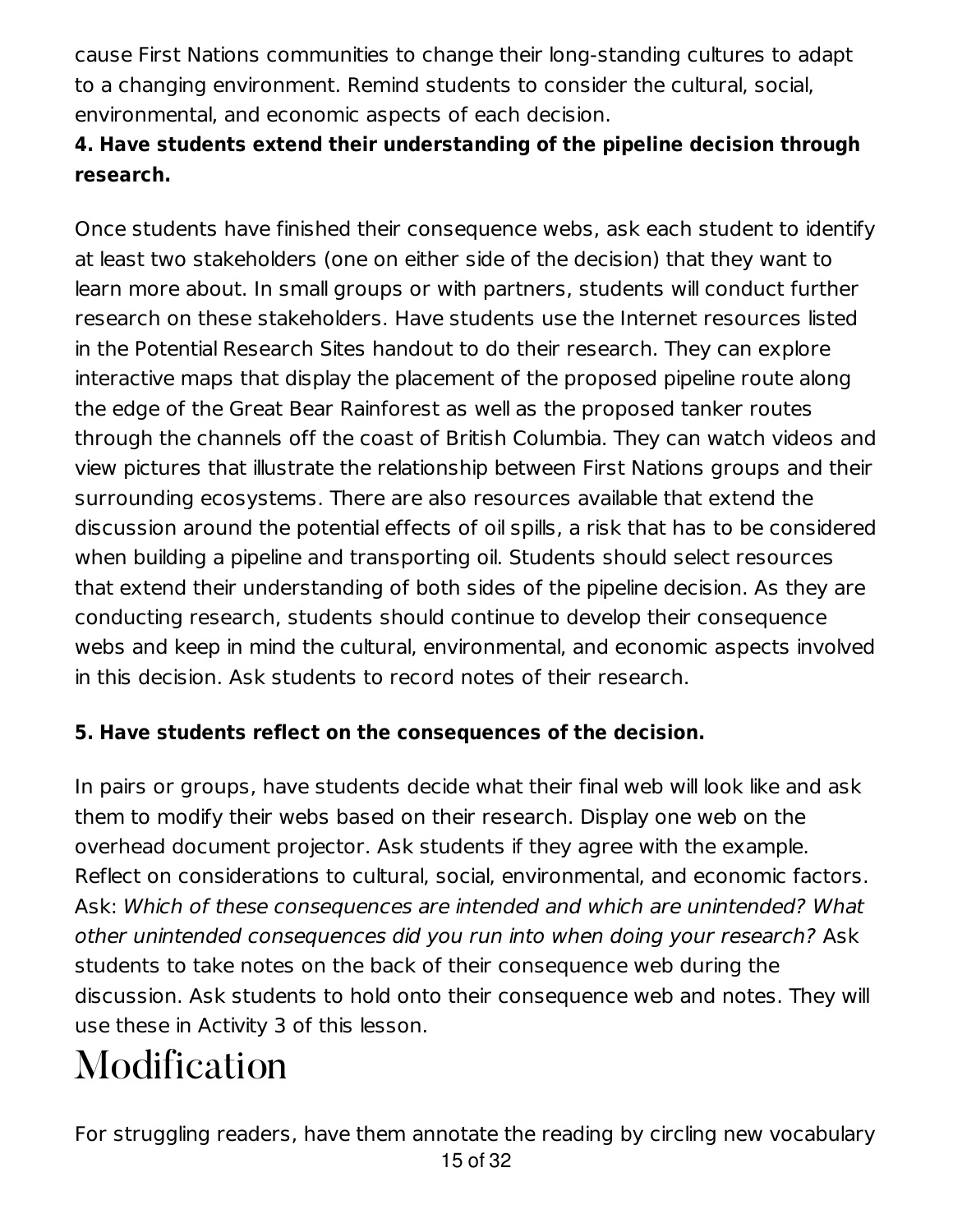and underlining important phrases or sentences. They can also be paired with more confident readers to help process the text.

### Modification

This activity works best in small groups. Cooperative learning benefits advanced learners and struggling readers. Assign groups so that advanced students are grouped with struggling readers.

### Tip

To highlight the cultural, social, environmental, and economic consequences of building a pipeline in British Columbia, different student groups could complete a consequence web focusing on one of these types of consequences and include more stakeholders related to that type of consequence.

### Informal Assessment

In this activity, students will construct a consequence web in small groups and participate in discussion. Student talk and student work through the consequence webs will be used to determine if students are meeting the objectives for this activity.

### Extending the Learning

- Have students write a persuasive paper to argue for or against building the oil pipeline from the point of view of one stakeholder.
- Have students conduct further research on marine and terrestrial wildlife and construct food webs among the organisms in the coastal British Columbia ecosystems. Have students pay close attention to where marine and terrestrial food webs start overlapping and consider the consequences if organisms from the food webs are reduced or move out of the ecosystem.
- Have students use different maps to explore the geography of coastal British Columbia, as well as the location of various First Nations communities and the location of the Great Bear Rainforest.
- Have students research one particular coastal First Nations community to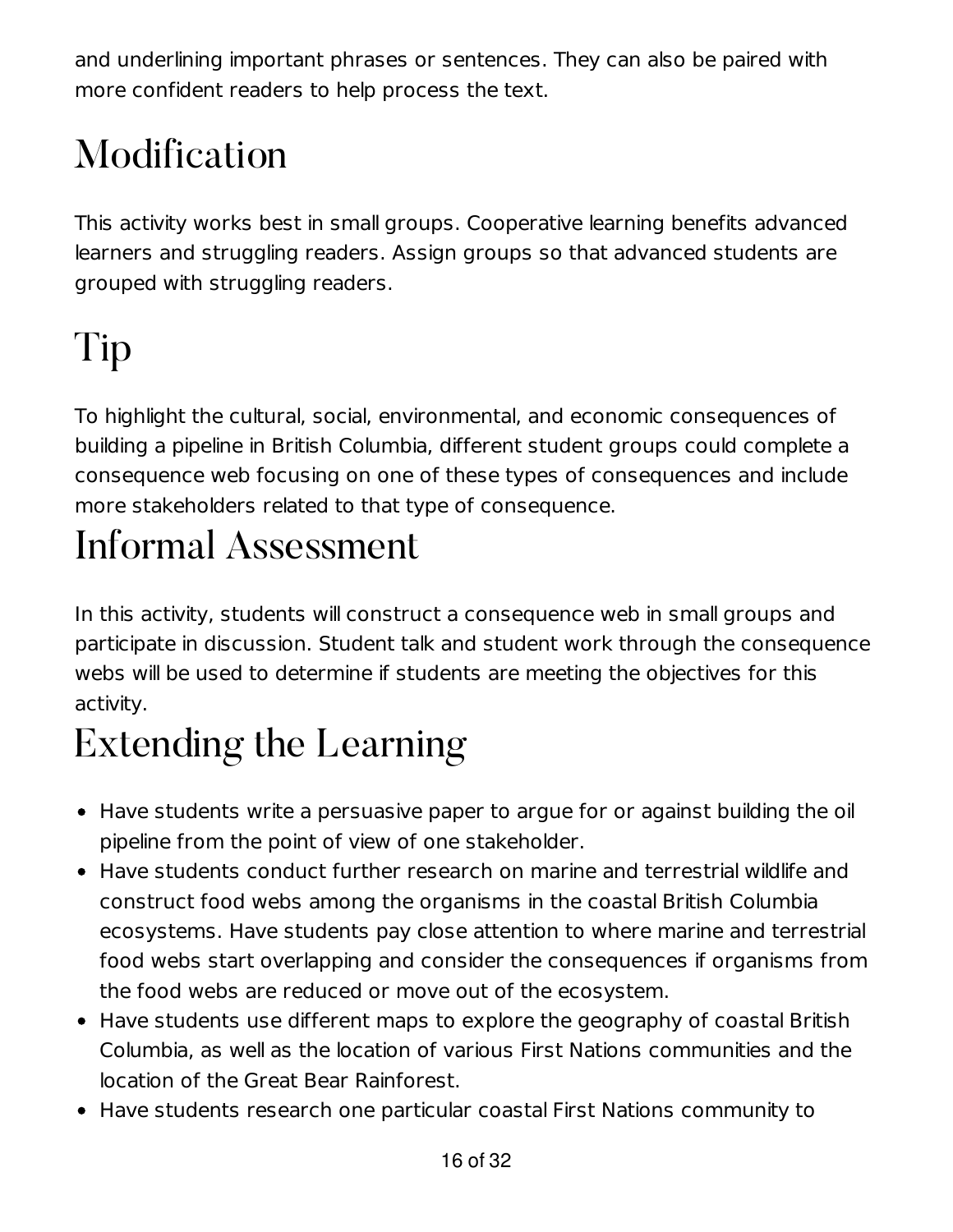## **Objectives**

### Subjects & Disciplines

#### **Geography**

• Human Geography

#### **Science**

- Biological and life sciences
- General science

### Learning Objectives

Students will:

- analyze various consequences from a decision about the British Columbia oil pipeline and determine their impact on stakeholders
- analyze the role that stakeholders play in determining the outcome of a complex decision
- explain the complex nature of natural resource management issues and recognize the solutions to these issues are usually multi-layered and complex
- assess and summarize the impact that a decision will have on the stakeholders within British Columbia

### Teaching Approach

Learning-for-use

### Teaching Methods

- Cooperative learning
- **•** Discussions
- Reading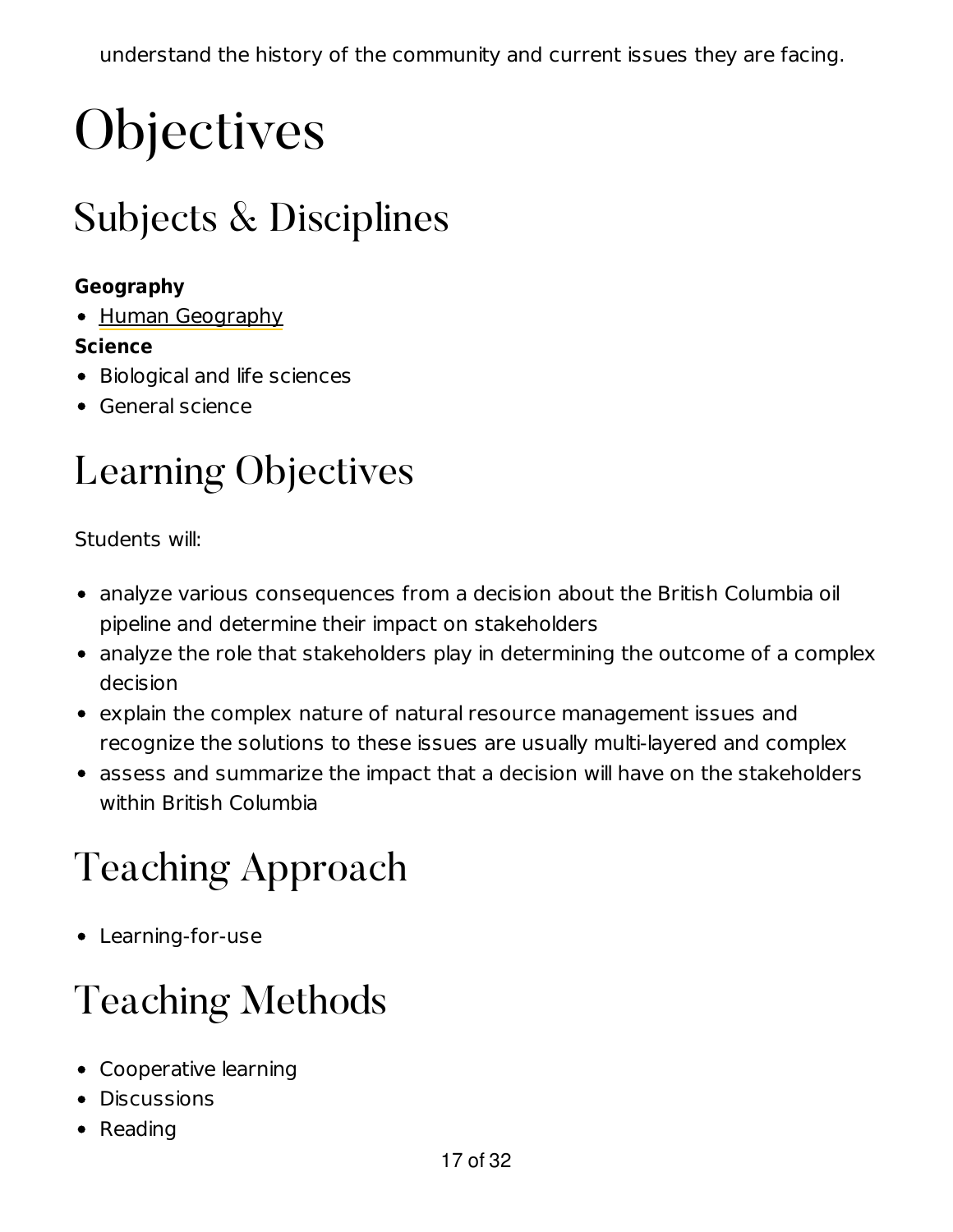• Writing

#### Skills Summary

This activity targets the following skills:

- 21st Century Student Outcomes
	- Information, Media, and Technology Skills
		- Media Literacy
	- Learning and Innovation Skills
		- Critical Thinking and Problem Solving
- 21st Century Themes
	- Environmental Literacy
- Critical Thinking Skills
	- Analyzing
	- Understanding
- Geographic Skills
	- Acquiring Geographic Information
	- Analyzing Geographic Information
- Science and Engineering Practices
	- Analyzing and interpreting data
	- Asking questions (for science) and defining problems (for engineering)
	- Engaging in argument from evidence
	- Obtaining, evaluating, and communicating information

### National Standards, Principles, and Practices

### National Geography Standards

#### **• Standard 11:**

The patterns and networks of economic interdependence on Earth's surface

#### **• Standard 14:**

How human actions modify the physical environment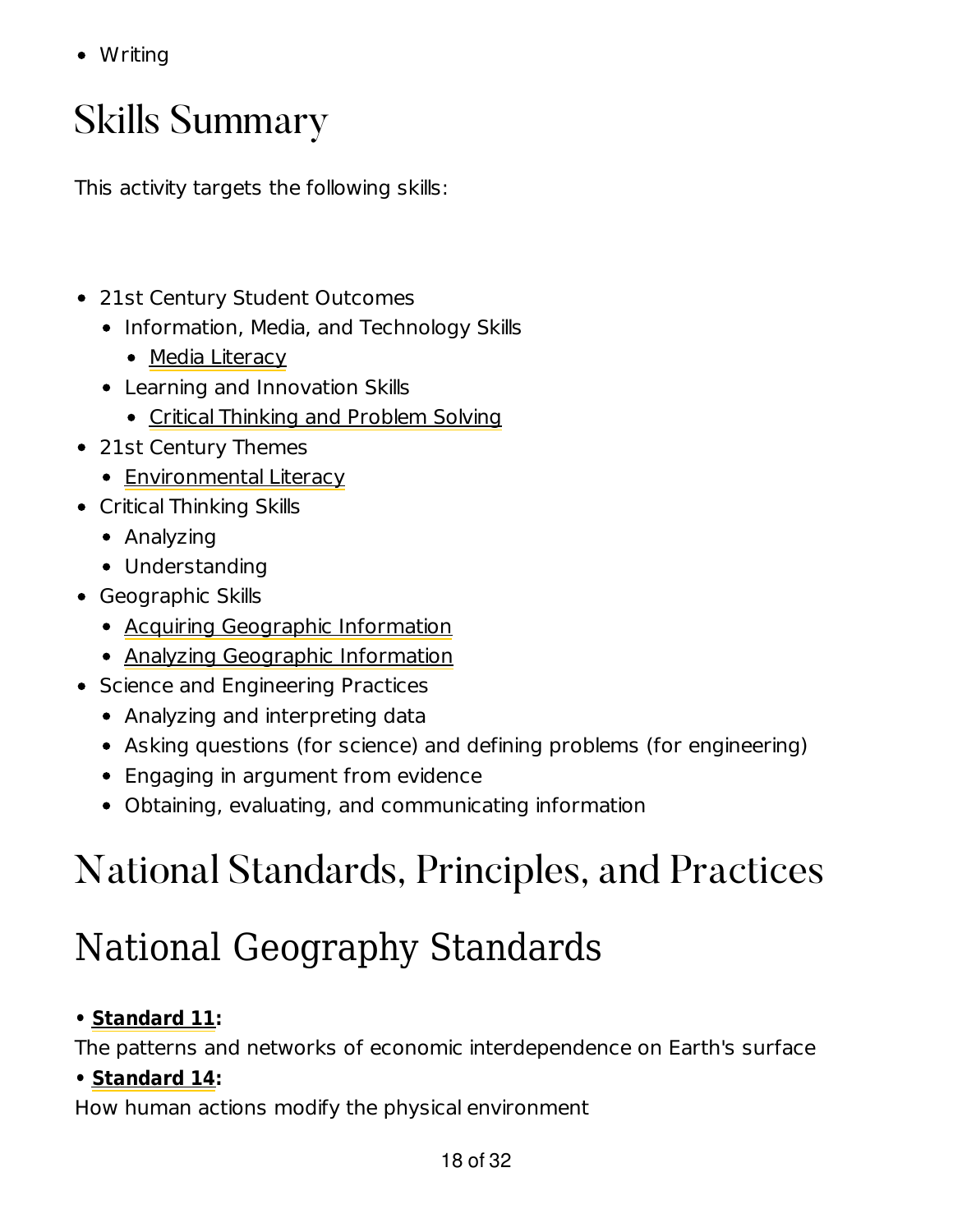#### **• Standard 16:**

The changes that occur in the meaning, use, distribution, and importance of resources

#### Common Core State Standards for English Language Arts & Literacy

**• Reading Standards for Informational Text 6-12:**

Key Ideas and Details, RI.9-10.3

**• Reading Standards for Informational Text 6-12:** Key Ideas and Details, RI.11-12.1

**• Reading Standards for Informational Text 6-12:**

Key Ideas and Details, RI.11-12.3

**• Reading Standards for Informational Text 6-12:**

Key Ideas and Details, RI.11-12.2

**• Reading Standards for Informational Text 6-12:**

Key Ideas and Details, RI.9-10.1

**• Reading Standards for Informational Text 6-12:**

Key Ideas and Details, RI.9-10.2

**• Speaking and Listening Standards 6-12:** Comprehension and Collaboration, SL.9-10.1

**• Speaking and Listening Standards 6-12:**

Comprehension and Collaboration, SL.11-12.1

**• Writing Standards 6-12:**

Text Types and Purposes, W.9-10.2

**• Writing Standards 6-12:**

Text Types and Purposes, W.11-12.2

#### Next Generation Science Standards

#### **• HS. Earth and Human Activity: HS-ESS3-4:**

Evaluate or refine a technological solution that reduces impacts of human activities on natural systems.

#### **• HS. Ecosystems: Interactions, Energy, and Dynamics:**

HS-LS2-7. Design, evaluate, and refine a solution for reducing the impacts of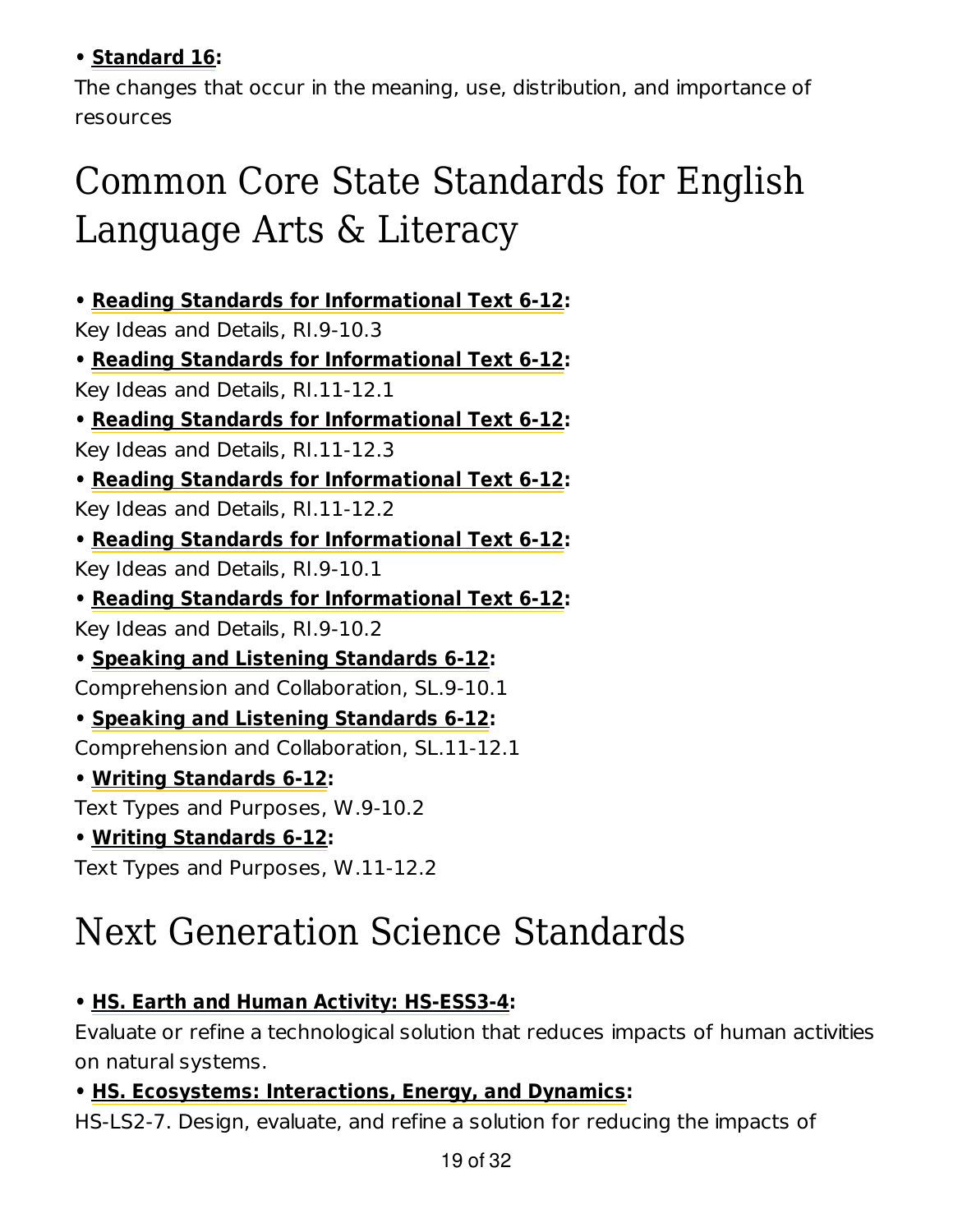# Preparation Background & Vocabulary

#### Background Information

Coastal British Columbia is the most biodiverse area of British Columbia, Canada. The rugged coastline and many islands separate populations resulting in species divergence. The isolation of species allows them to adapt to their local environments in both appearance and behavior. Many unique species of mammals, fish, birds, and plants are located exclusively on the coast of British Columbia. The Great Bear Rainforest stretches almost 403 kilometers (250 miles) along the coast and is one of the world's largest coastal temperate rainforests.

The unique land-sea connection functions as one ecosystem. To protect the rainforest, the sea needs to be healthy. To protect the sea, the rainforest needs to be healthy. When salmon come into the rivers from the sea, they bring vital nutrients with them. The grey wolves and Kermode bears (also called spirit bears) that feed on the salmon bring their carcasses deep into the forest where the nutrients feed the terrestrial ecosystem. Salmon are also important to the culture and economy of the local First Nations communities.

There are several Coastal First Nations communities throughout British Columbia that have a long history with the land and sea. The Gitga'at and Haisla are two such communities. These indigenous cultures have vast traditional ecological knowledge (TEK) of the local area. While their TEK has been informed by generations of experience in the environment, and they understand how human activity can affect local ecosystems, some of these communities are so remote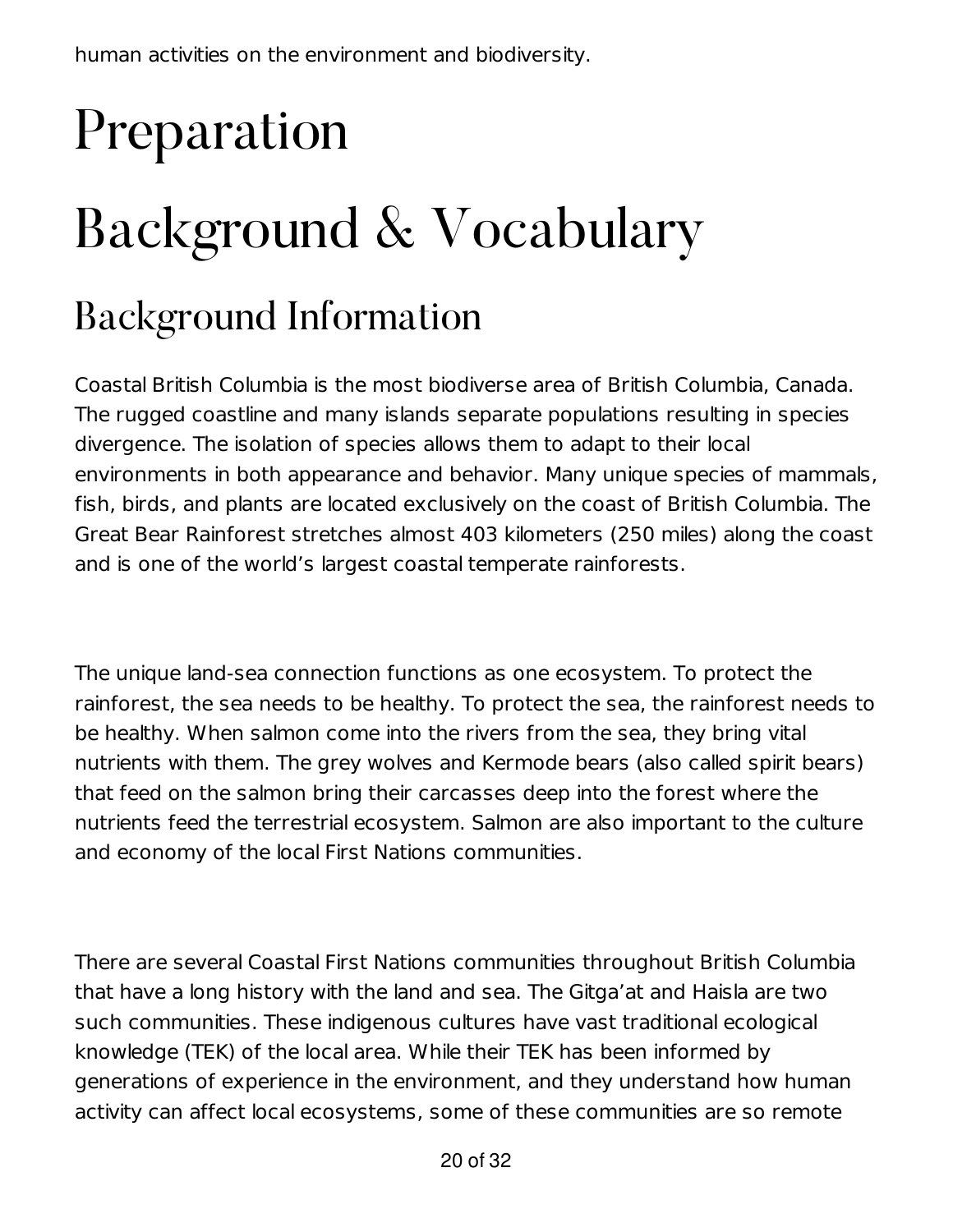and are experiencing such devastating economic and social hardships (e.g. unemployment and alcoholism) that people are willing to accept jobs or financial incentives to support families or social programming for their communities, even though they know the projects could negatively impact their cultural traditions and historic livelihoods.

A Marine Plan Partnership for the North Pacific Coast (MaPP) was collaboratively developed by the Province of British Columbia and 17 First Nations. This ecosystem-based management plan is intended to support sustainable economic development and a healthy marine environment by using both local and traditional knowledge, with the support of scientific knowledge and expertise. For example, the Haida Gwaii plan includes an economic development goal to focus on managing the growth of tourism and shellfish aquaculture, developing new fisheries, and supporting new sustainable technology initiatives. These plans also include high environmental standards for all new developments and activities, which will have implications for projects such as the construction of an oil pipeline.

The proposed Enbridge Northern Gateway Pipeline includes twin pipelines. One would export diluted bitumen from the Athabasca oil sands in Alberta to Kitimat, where the marine terminal will be located. Then super tankers would take it to Asian markets. The other pipeline would import natural gas condensate and move it in the other direction.

The Canadian government accepted Enbridge's project proposal in 2014—with 209 issues that need to be addressed. These include consultations with First Nations communities; an environmental review assessment; improving oil spill response, prevention, and recovery systems for the coastline and ocean; and addressing the legal requirements regarding treaty and aboriginal rights.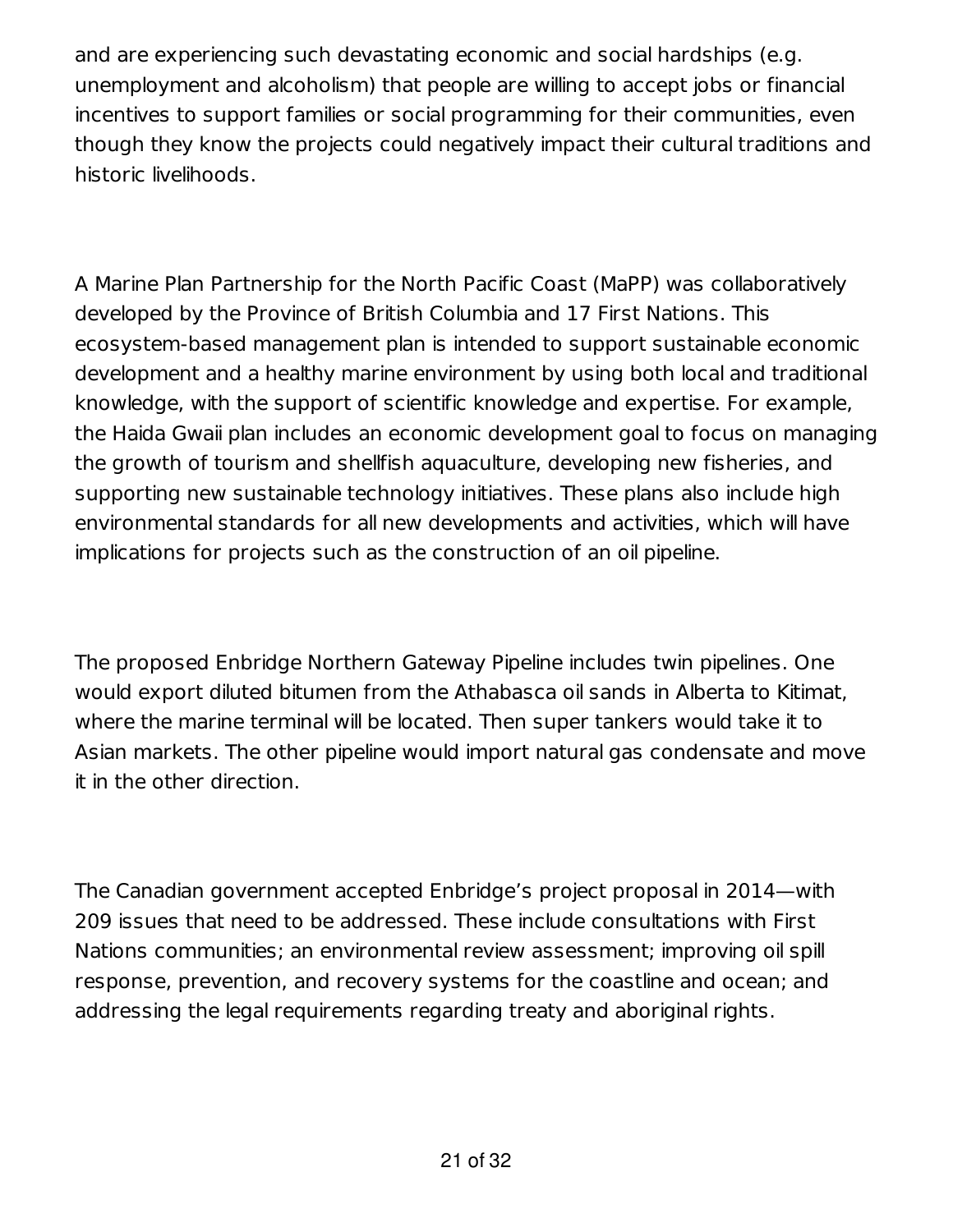### Prior Knowledge

["Knowledge of the controversy around the decision to build an oil pipeline in British Columbia","Identification of stakeholders that could be influenced by the decision to build a pipeline in British Columbia","Identification of potential cultural, environmental, and economic aspects of this decision"]

#### Recommended Prior Activities

• A Proposal to Build a Road in the Amazon

#### Vocabulary

| Term                      | Part of<br><b>Speech</b> | <b>Definition</b>                                                                                          |
|---------------------------|--------------------------|------------------------------------------------------------------------------------------------------------|
| biodiversity noun         |                          | all the different kinds of living organisms within a given area.                                           |
| consequencenoun           |                          | result or outcome of an action or situation.                                                               |
| economy                   | noun                     | system of production, distribution, and consumption of<br>goods and services.                              |
| ecosystem                 | noun                     | community and interactions of living and nonliving things in<br>an area.                                   |
| energy                    | noun                     | capacity to do work.                                                                                       |
| extract                   | verb                     | to pull out.                                                                                               |
| <b>First Nations</b> noun |                          | Native American people of Canada.                                                                          |
| fuel                      | noun                     | material that provides power or energy.                                                                    |
| indigenous                |                          | <i>adjective</i> characteristic to or of a specific place.                                                 |
| oil                       | noun                     | fossil fuel formed from the remains of marine plants and<br>animals. Also known as petroleum or crude oil. |
| oil tanker                | noun                     | large ship used for transporting petroleum.                                                                |
| pipeline                  | noun                     | series of pipes used to transport liquids or gases over long<br>distances.                                 |
| rain forest               | noun                     | area of tall, mostly evergreen trees and a high amount of<br>rainfall.                                     |
| refinery                  | noun                     | industrial installation that purifies a substance, in order to<br>make it more useful.                     |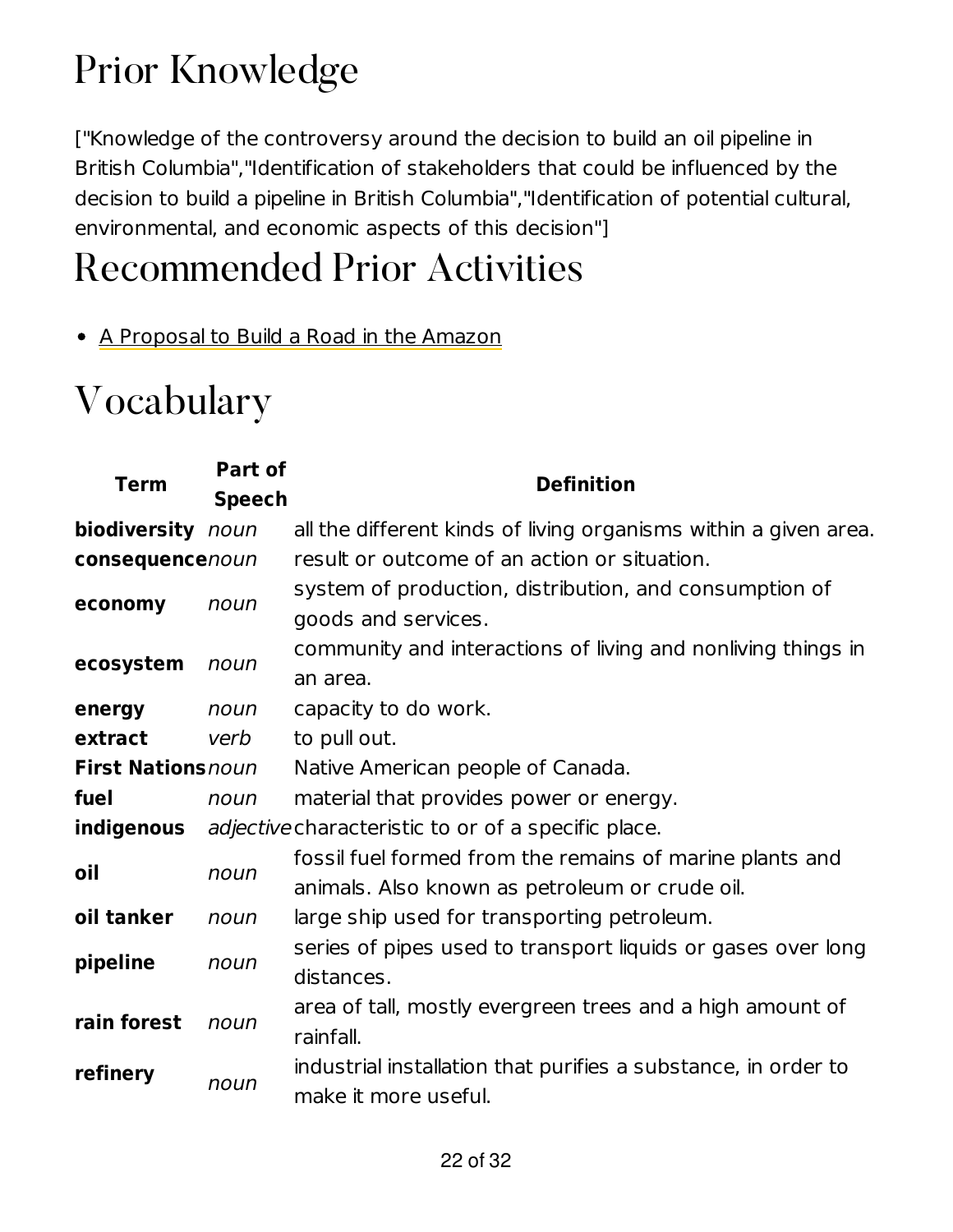| <b>Term</b>      | Part of<br><b>Speech</b> | <b>Definition</b>                                            |
|------------------|--------------------------|--------------------------------------------------------------|
| stakeholder noun |                          | person or organization that has an interest or investment in |
|                  |                          | a place, situation or company.                               |

#### Before Moving on to the Next Activity

In Activity 2, students identified the consequences associated with building an oil pipeline in British Columbia. In the next activity, students synthesize all the information they gathered from their research and make a decision statement about the construction of the oil pipeline.

## Activity 3: Presenting a Decision About Building an Oil Pipeline through British Columbia | 50 mins

## **Directions**

#### **1. Have students discuss what they learned in Activities 1 and 2.**

Set the stage by reviewing the sequence of activities within this lesson. Remind students that at the beginning of this lesson, they explored a decision through one stakeholder's viewpoint. They then learned more about the area both geographically and politically while analyzing each stakeholder's influence and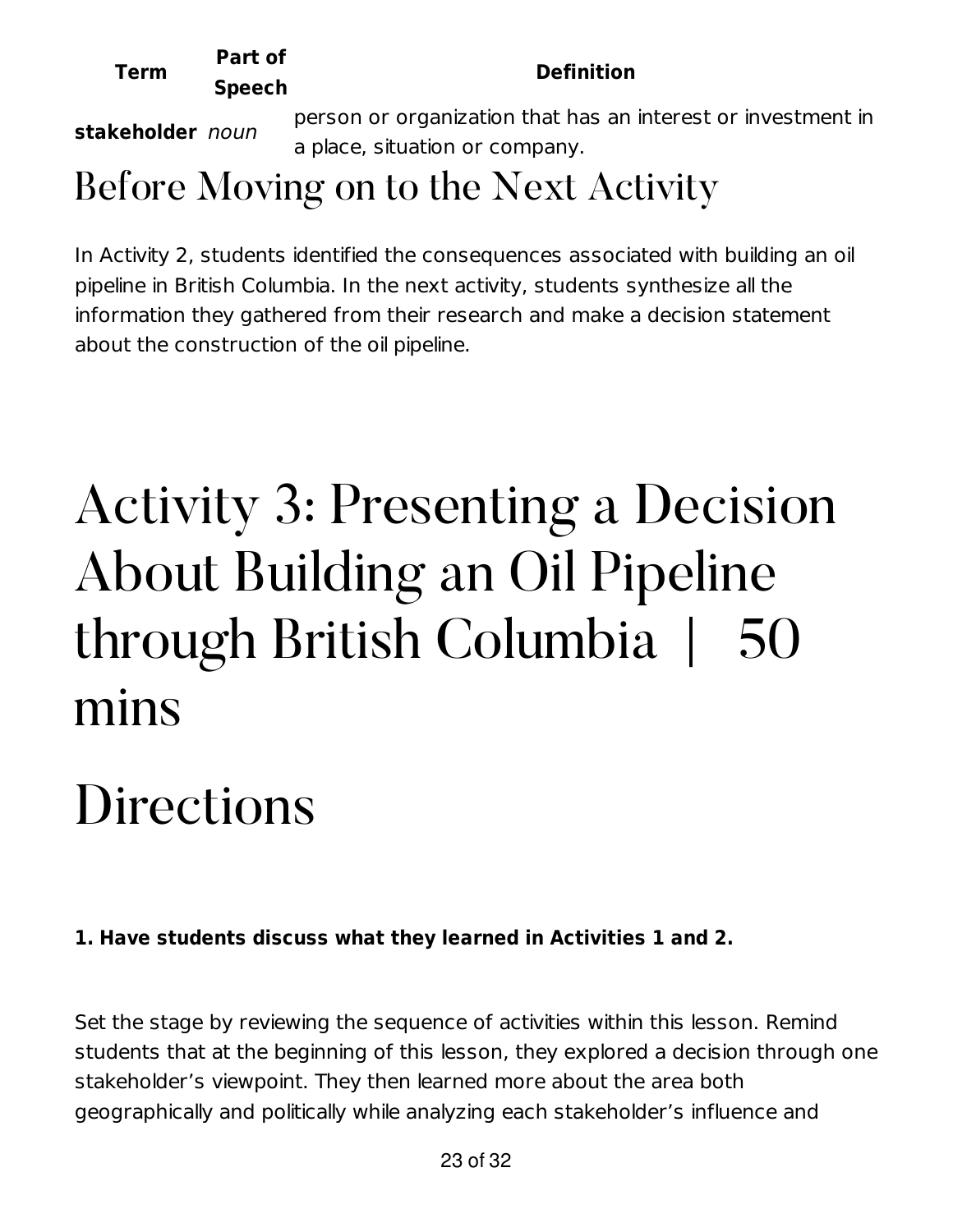connection to the decision. Finally, they identified cultural, economic, social, and environmental consequences of the decision to build an oil pipeline and associated marine terminals in British Columbia. In this activity, they will pull together what they have learned in the previous activities to complete the analysis of the decision about building the Enbridge Northern Gateway Oil Pipeline in British Columbia. Place students in small groups of three, and assist them through the following process as a group. Each group of three will hand in a decision statement at the end of this lesson.

#### **2. Have students revisit the information gathered on the influence of stakeholders.**

Ask students to have available their Stakeholder Table from Activity 1. Distribute one copy of the Decision Statement worksheet to each group and have students complete Part 1: Stakeholders. Using the information they gathered in Activities 1 and 2, ask students to rate stakeholder's level of influence within the decision. Remind them that not every stakeholder has a voice or equal influence in the decision. Ask students to reflect on the role these particular stakeholders have played in the decision-making process of building the Enbridge Northern Gateway Oil Pipeline.

#### **3. Have students revisit the information gathered from the identification of consequences.**

Remind students that all decisions and actions have consequences. Ask students to refer to their Consequences Webs from Activity 2. Have them complete Part 2: Consequences in the Pipeline Decision Statement worksheet by identifying the impact of the consequences upon each of the known stakeholders considering environmental, cultural, and economic factors.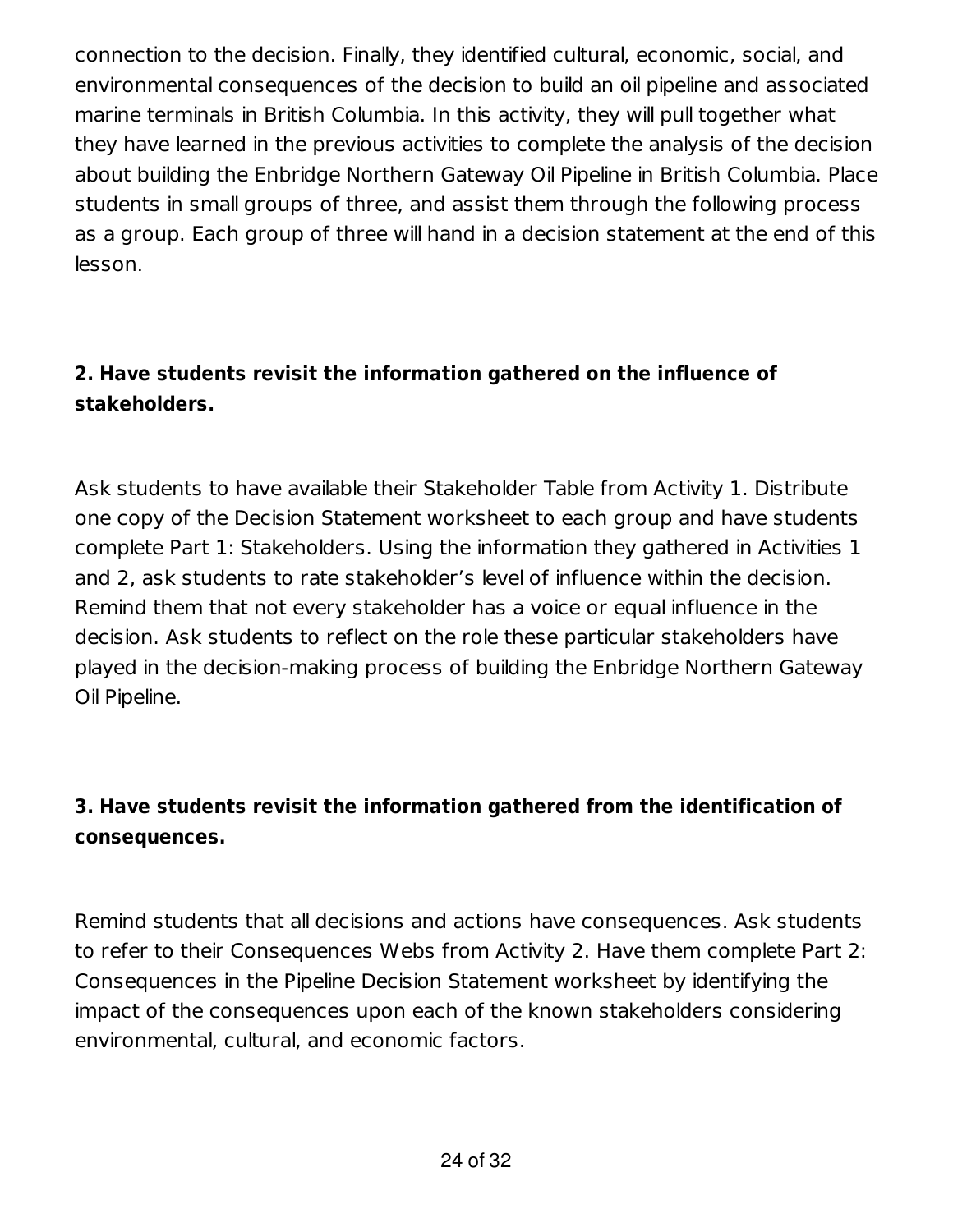#### **4. Have students create a decision statement.**

Explain to students that the product of the decision-making process is a decision statement. A decision statement contains three things: (1) a statement of the decision; (2) evidence that supports the decision; and (3) a statement of who will positively and negatively benefit from the decision considering economic, cultural, and environmental factors. Ask students to complete Part 3: Decision Statement. Remind students in Activity 1, they made a decision from one stakeholder's perspective. This time, they need to consider all stakeholders' perspectives. Collect completed Decision Statement worksheets as a formal evaluation of the lesson.

#### **5. Have students reflect upon the decision-making process.**

Ask students to refer to the decision statement they created in Activity 1. Ask them to reflect upon everything they have learned in the lesson. Have them compare what they wrote in Activity 1 with their final decision statement in Activity 3. Ask: Did your decision statement stay the same or change? If it changed, what influenced your decision? What additional information affected your thinking? If it did not change, are you surprised? Why or why not?

#### Modification

For struggling readers, have them annotate the reading by circling new vocabulary and underlining important phrases or sentences. They can also be paired with more confident readers to help process the text.

#### Modification

This activity works best in small groups. Cooperative learning benefits advanced learners and struggling readers. Assign groups so that advanced students are grouped with struggling readers.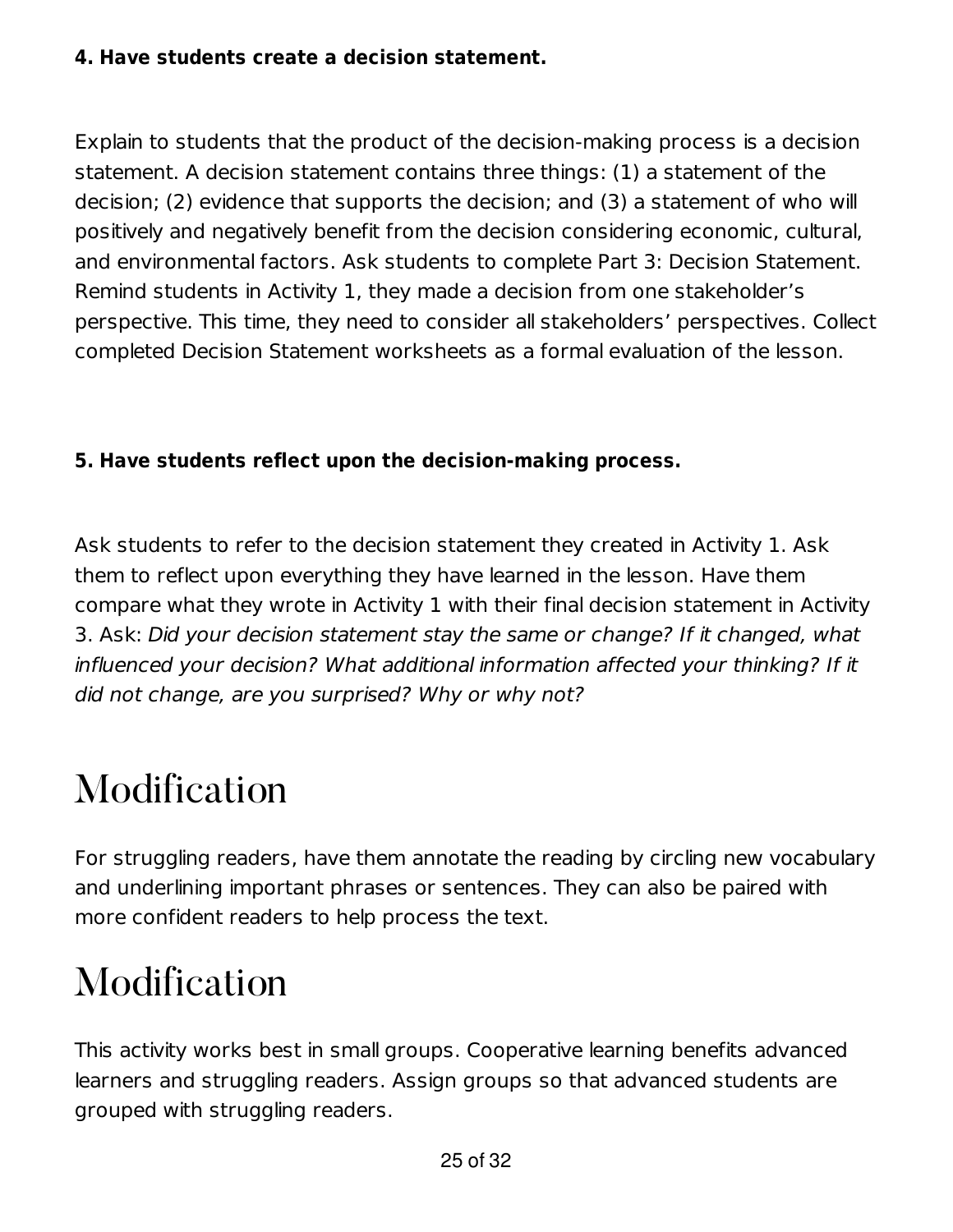#### Alternative Assessment

In this activity, students will complete the final decision statement in small groups based on all the information they collected from the previous two activities about the influence of different stakeholders and the consequences of building an oil pipeline on each of the stakeholders. The Decision Statement worksheet will be collected and assessed using a rubric.

### Extending the Learning

- Have students write a persuasive paper to argue for or against building the oil pipeline from the point of view of one stakeholder.
- Have students create an informative campaign (brochure, multimedia presentation, etc.) for or against the construction of the oil pipeline and share it with a relevant stakeholder (by email or mail).
- Have each group take on the role of one stakeholder for this lesson and complete all activities from the stakeholder's perspective. In the final activity, each group could present a persuasive argument to the class about whether they feel the pipeline should be built from their stakeholder's perspective. The audience could complete the rest of the tables in Parts 1 and 2 of the Decision Worksheet as the groups are presenting. The final decision statement would then be the culmination of the activities based on the arguments of each of the stakeholder groups. Have the students write a final draft of the decision statement in the form of a letter responding to the initial student letter asking for their help.

## **Objectives**

#### Subjects & Disciplines

#### **Geography**

• Human Geography

#### **Science**

- Biological and life sciences
- General science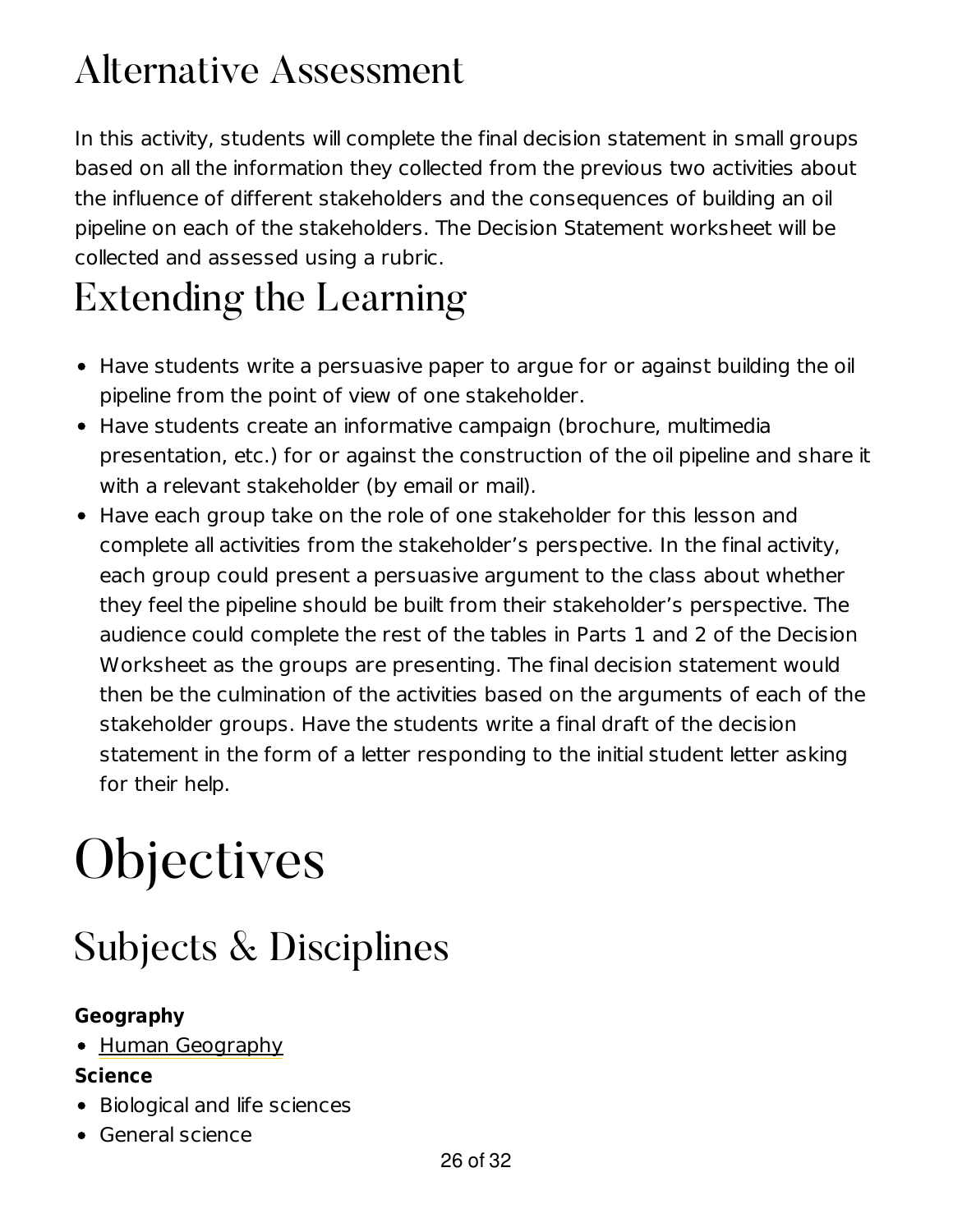### Learning Objectives

Students will:

- assess and summarize the impact that a decision about constructing an oil pipeline will have on the stakeholders within British Columbia
- construct a decision statement weighing the tradeoffs of the decision on each stakeholder
- consider human impacts on the marine and terrestrial ecosystems when making their decision statement

### Teaching Approach

Learning-for-use

### Teaching Methods

- Cooperative learning
- **•** Discussions
- Reading
- Role playing
- Writing

### Skills Summary

This activity targets the following skills:

- 21st Century Student Outcomes
	- Information, Media, and Technology Skills
		- Information Literacy
		- Media Literacy
	- Learning and Innovation Skills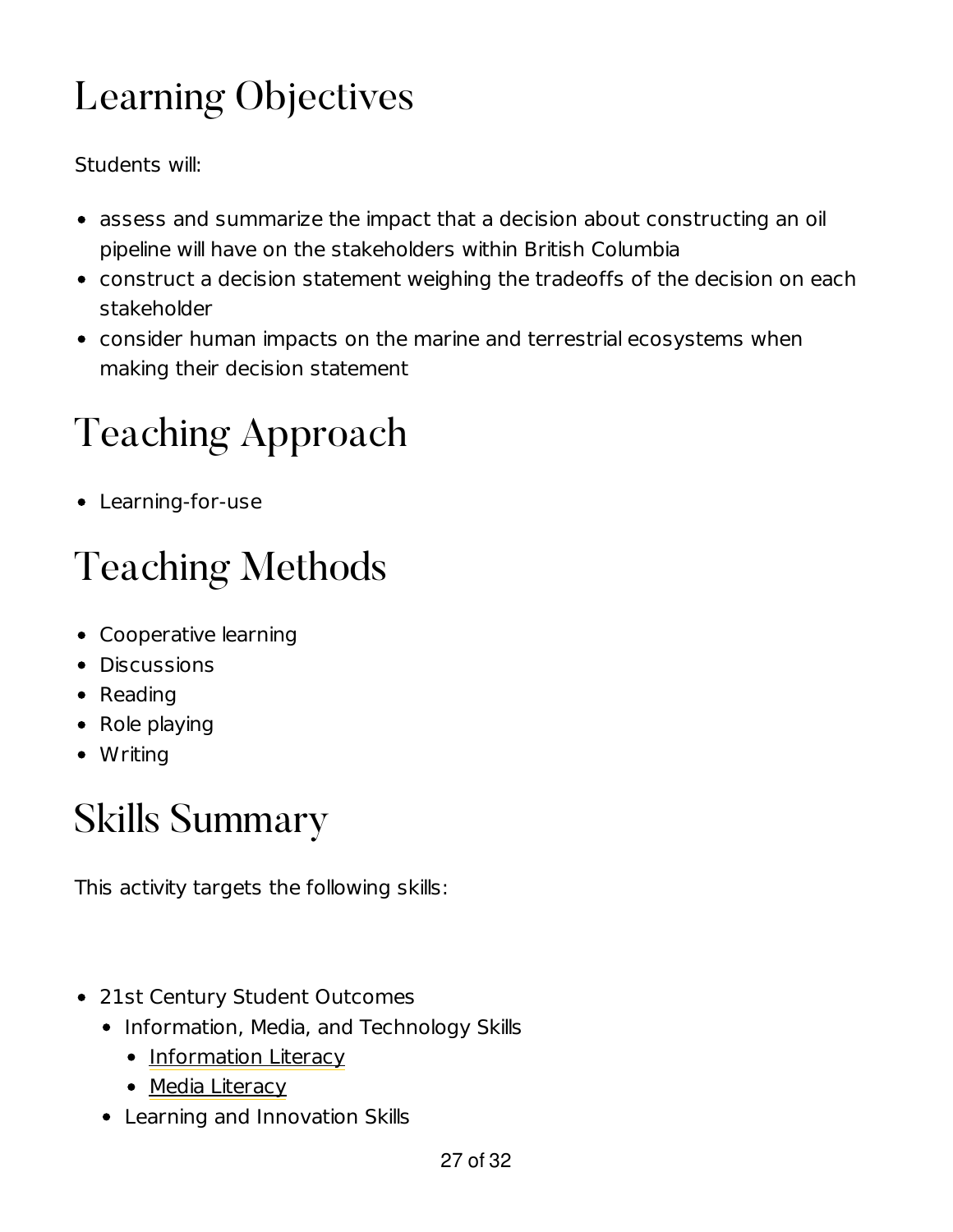- Critical Thinking and Problem Solving
- Geographic Skills
	- Acquiring Geographic Information
	- Analyzing Geographic Information
- Science and Engineering Practices
	- Analyzing and interpreting data
	- Asking questions (for science) and defining problems (for engineering)
	- Constructing explanations (for science) and designing solutions (for engineering)
	- Engaging in argument from evidence
	- Obtaining, evaluating, and communicating information

### National Standards, Principles, and Practices

### National Geography Standards

#### **• Standard 11:**

The patterns and networks of economic interdependence on Earth's surface

**• Standard 14:**

How human actions modify the physical environment

**• Standard 16:**

The changes that occur in the meaning, use, distribution, and importance of resources

### Common Core State Standards for English Language Arts & Literacy

#### **• Reading Standards for Informational Text 6-12:**

Key Ideas and Details, RI.9-10.3

**• Reading Standards for Informational Text 6-12:**

Key Ideas and Details, RI.11-12.1

**• Reading Standards for Informational Text 6-12:** Key Ideas and Details, RI.11-12.3

**• Reading Standards for Informational Text 6-12:**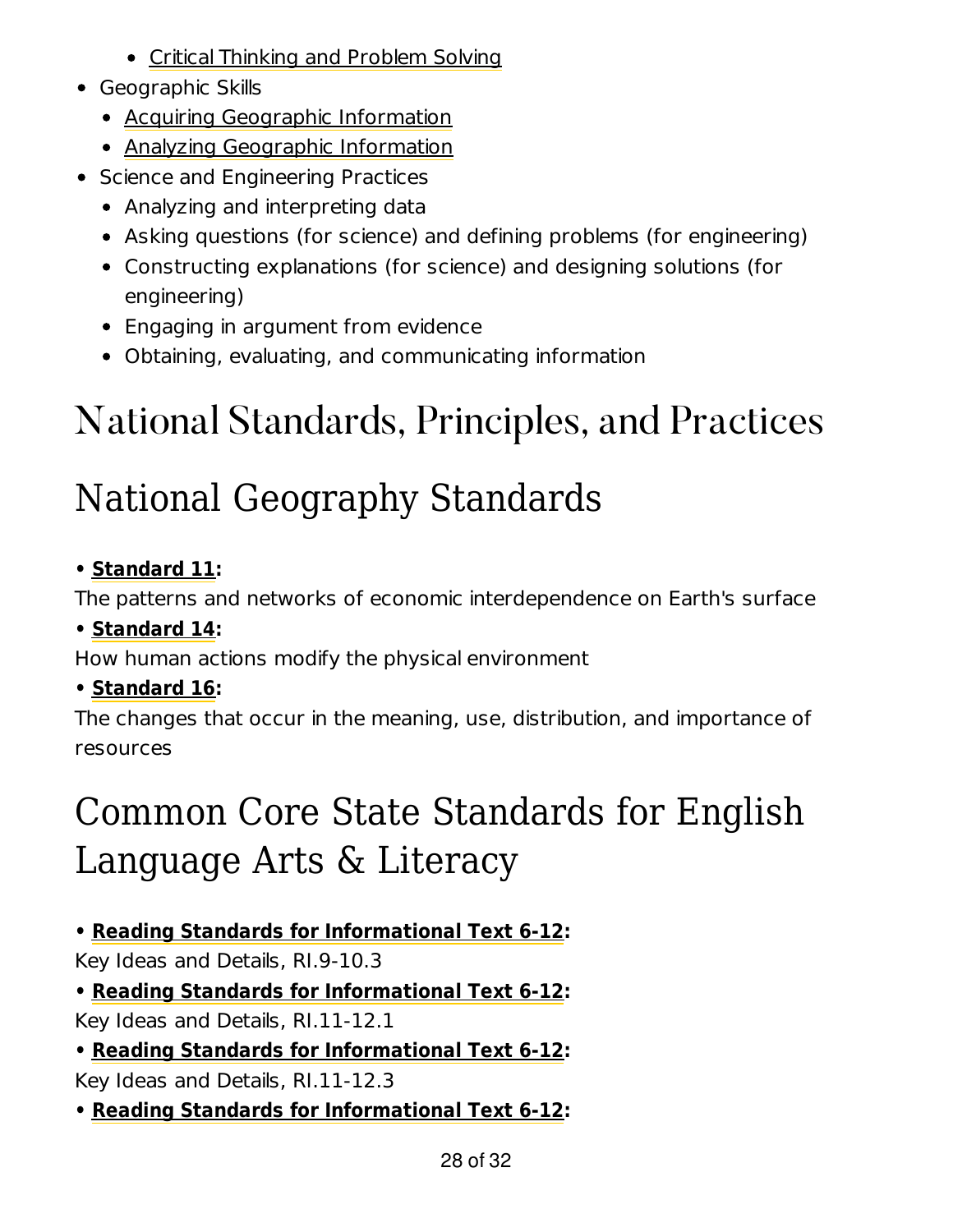Key Ideas and Details, RI.11-12.2

**• Reading Standards for Informational Text 6-12:** Key Ideas and Details, RI.9-10.1 **• Reading Standards for Informational Text 6-12:** Key Ideas and Details, RI.9-10.2 **• Speaking and Listening Standards 6-12:** Comprehension and Collaboration, SL.11-12.1 **• Speaking and Listening Standards 6-12:** Comprehension and Collaboration, SL.11-12.2 **• Writing Standards 6-12:** Text Types and Purposes, W.9-10.2 **• Writing Standards 6-12:** Text Types and Purposes, W.11-12.2

#### Next Generation Science Standards

#### **• HS. Earth's Systems:**

HS-ESS3-4. Evaluate or refine a technological solution that reduces impacts of human activities on natural systems.

#### **• HS. Ecosystems: Interactions, Energy, and Dynamics:**

HS-LS2-7. Design, evaluate, and refine a solution for reducing the impacts of human activities on the environment and biodiversity.

## Preparation

## Background & Vocabulary

#### Background Information

Coastal British Columbia is the most biodiverse area of British Columbia, Canada. The rugged coastline and many islands separate populations resulting in species divergence. The isolation of species allows them to adapt to their local environments in both appearance and behavior. Many unique species of mammals,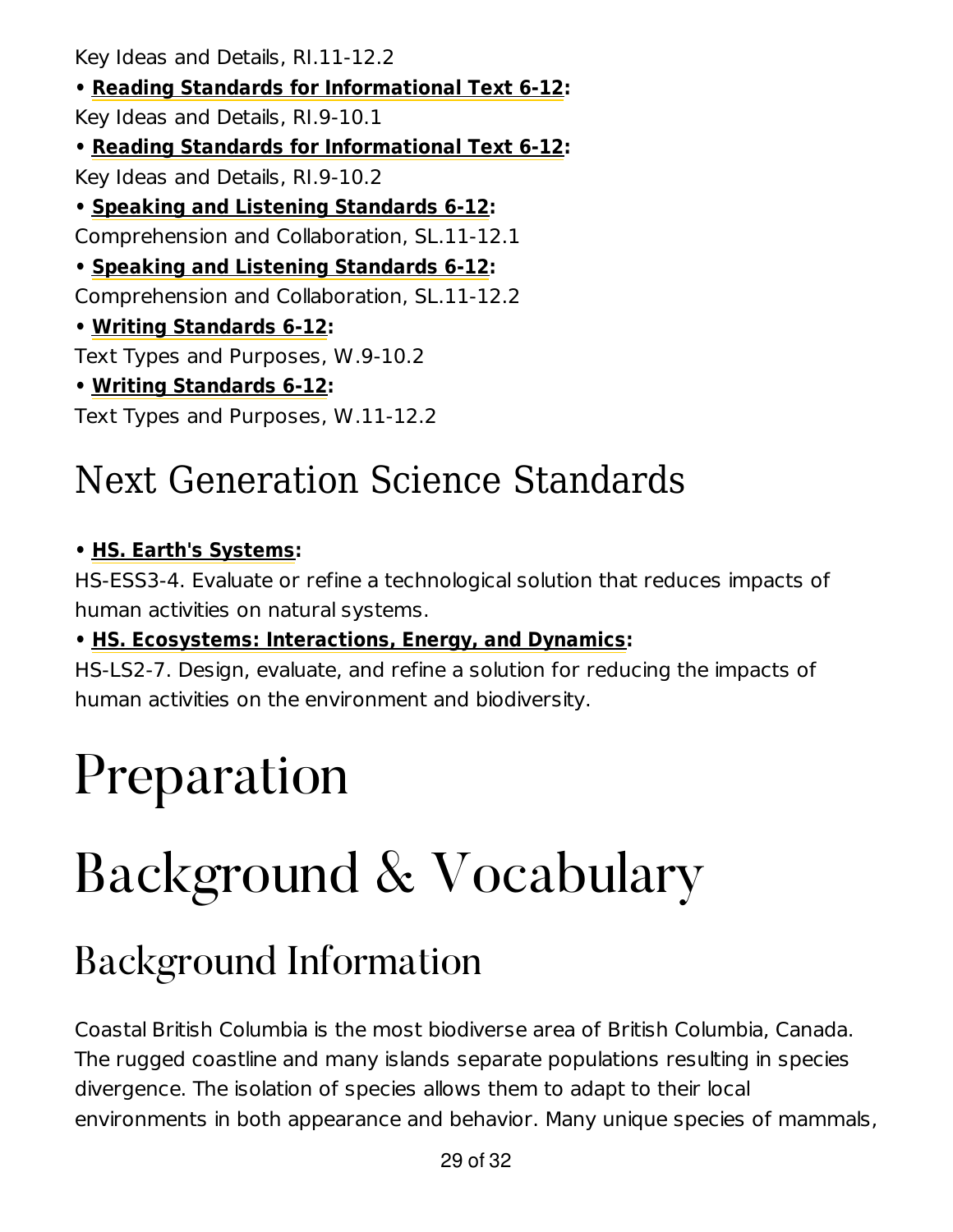fish, birds, and plants are located exclusively on the coast of British Columbia. The Great Bear Rainforest stretches almost 403 kilometers (250 miles) along the coast and is one of the world's largest coastal temperate rainforests.

The unique land-sea connection functions as one ecosystem. To protect the rainforest, the sea needs to be healthy. To protect the sea, the rainforest needs to be healthy. When salmon come into the rivers from the sea, they bring vital nutrients with them. The grey wolves and Kermode bears (also called spirit bears) that feed on the salmon bring their carcasses deep into the forest where the nutrients feed the terrestrial ecosystem. Salmon are also important to the culture and economy of the local First Nations communities.

There are several Coastal First Nations communities throughout British Columbia that have a long history with the land and sea. The Gitga'at and Haisla are two such communities. These indigenous cultures have vast traditional ecological knowledge (TEK) of the local area. While their TEK has been informed by generations of experience in the environment, and they understand how human activity can affect local ecosystems, some of these communities are so remote and are experiencing such devastating economic and social hardships (e.g. unemployment and alcoholism) that people are willing to accept jobs or financial incentives to support families or social programming for their communities, even though they know the projects could negatively impact their cultural traditions and historic livelihoods.

A Marine Plan Partnership for the North Pacific Coast (MaPP) was collaboratively developed by the Province of British Columbia and 17 First Nations. This ecosystem-based management plan is intended to support sustainable economic development and a healthy marine environment by using both local and traditional knowledge, with the support of scientific knowledge and expertise. For example, the Haida Gwaii plan includes an economic development goal to focus on managing the growth of tourism and shellfish aquaculture, developing new fisheries, and supporting new sustainable technology initiatives. These plans also include high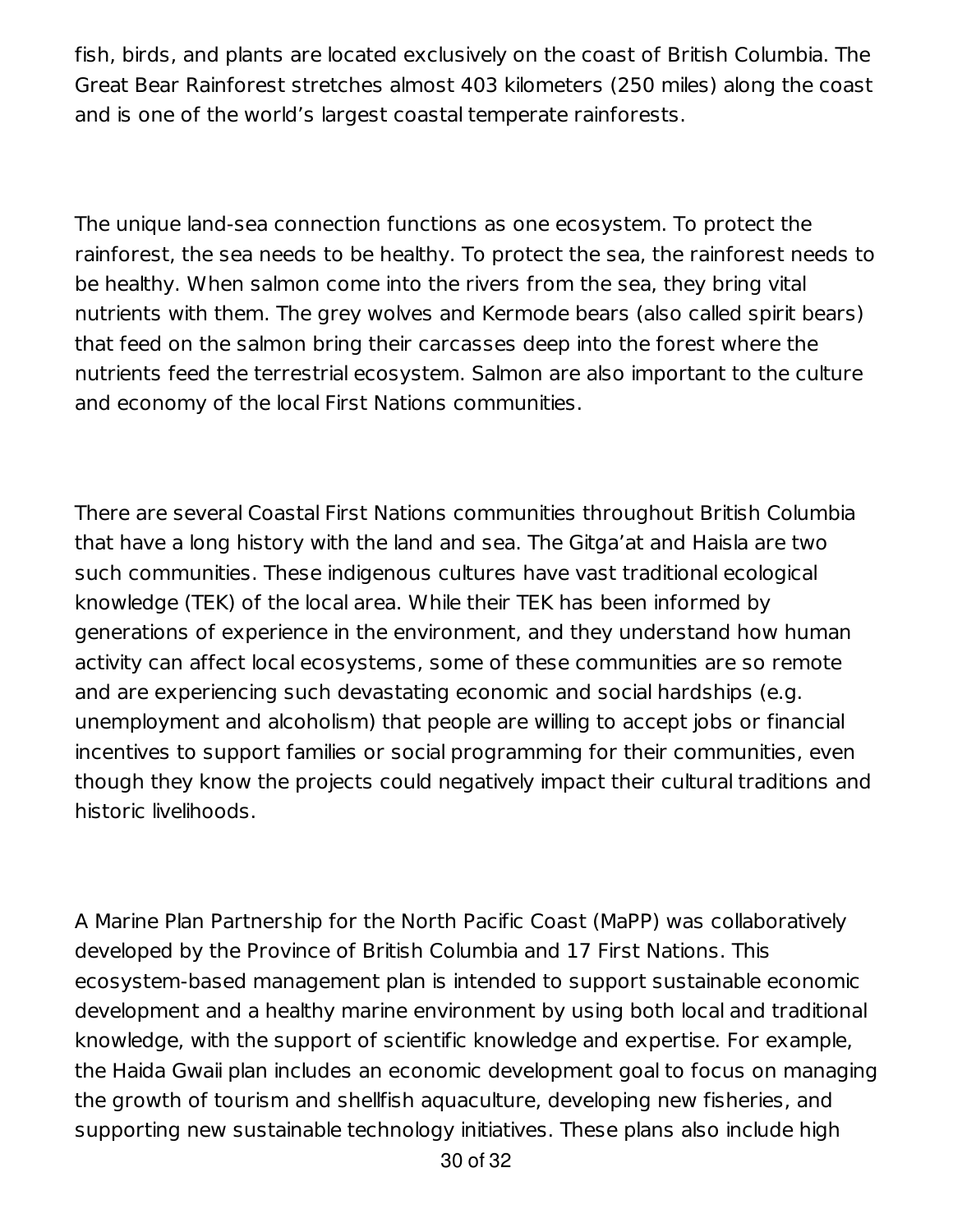environmental standards for all new developments and activities, which will have implications for projects such as the construction of an oil pipeline.

The proposed Enbridge Northern Gateway Pipeline includes twin pipelines. One would export diluted bitumen from the Athabasca oil sands in Alberta to Kitimat, where the marine terminal will be located. Then super tankers would take it to Asian markets. The other pipeline would import natural gas condensate and move it in the other direction.

The Canadian government accepted Enbridge's project proposal in 2014 with 209 issues that need to be addressed. These include consultations with First Nations communities; an environmental review assessment; improving oil spill response, prevention, and recovery systems for the coastline and ocean; and addressing the legal requirements regarding treaty and aboriginal rights.

### Prior Knowledge

["Students should know about the controversy around the decision to build an oil pipeline in British Columbia","Students should be able to identify stakeholders that could be influenced by the decision to build a pipeline in British Columbia","Students should be able to identify potential cultural, environmental, and economic aspects of this decision","Students should be able to select evidence from text and media to support their decisions.","Students should be able to obtain, evaluate, and communicate information about their decision."]

#### Recommended Prior Activities

- A Proposal to Build an Oil Pipline through British Columbia
- Considering the Consequences of Building on Oil Pipeline through British Columbia

### Vocabulary